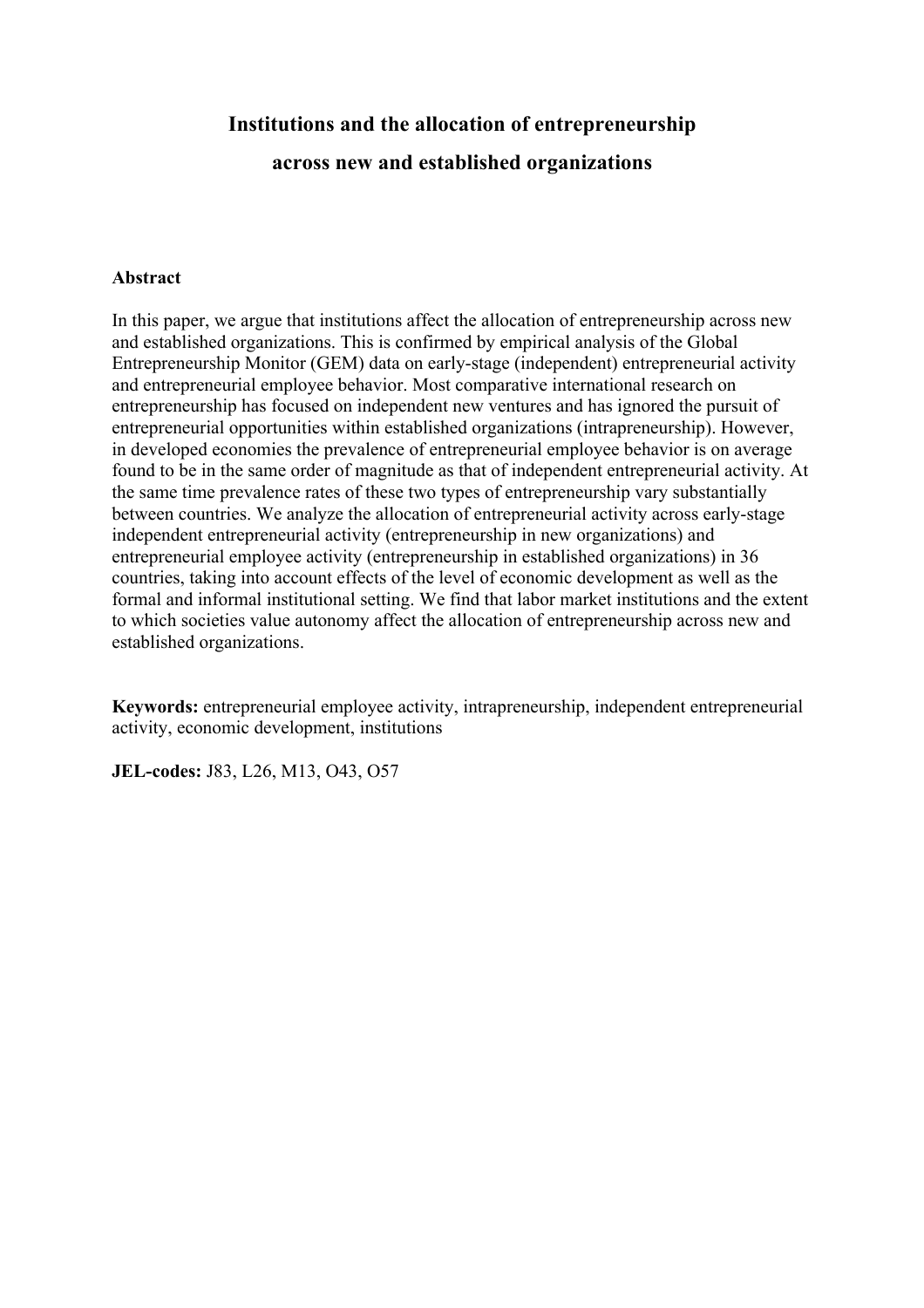#### **1. INTRODUCTION**

International research has shown enormous variation in national rates of (independent) entrepreneurship (Blanchflower, 2000; Kelley, Singer, & Herrington, 2012). Recent research has also provided increasing insight into the determinants of regional and national variations in self-employment and new firm formation (see e.g. Carree, Van Stel, Thurik, & Wennekers, 2007; Stam, Thurik, & Van der Zwan, 2010; Wennekers, Van Stel, Thurik, & Reynolds, 2005). This research presumes that entrepreneurship is a person-based activity reflected in the occupational status of individuals (self-employment) or in the activity of starting a new independent organization in a market setting. The latter activity is particularly relevant as it is often seen as an important driver of innovation.

This comparative research on entrepreneurship has provided evidence on the relationship between economic development, institutions, demography and agglomeration economies on the one hand, and self-employment levels and new firm formation rates on the other. However, the explained variance in entrepreneurship is rather low and several empirical puzzles remain. For example, how is it possible that several countries which perform quite well with respect to innovation (Sweden, Denmark) are lagging with respect to independent entrepreneurial activity, while some countries that perform only modestly (Australia, Ireland) or very badly (Portugal, Greece) with respect to innovation are among those leading the self-employment rankings?

One important empirical issue is usually overlooked in these comparative international analyses, to the detriment of our insight into varieties in entrepreneurship, and the role of institutions therein in particular. This issue is entrepreneurial behavior by employees in existing organizations, which until recently has been disregarded by international entrepreneurship research. This type of entrepreneurial behavior has however been studied extensively at the business level, labeled as intrapreneurship or corporate entrepreneurship. However, it might also be very relevant to study this type of entrepreneurial behavior at the country level, in order to understand the role of the macro environment in the choice for particular entrepreneurial action. The dominance of studies on innovative new business entry is often traced back to the prevailing interpretation of the Schumpeterian entrepreneur, i.e. the person who carries out new combinations (Schumpeter, 1934), as the founder of an innovative start-up. However, even Schumpeter (1934: 74-75) himself did not limit entrepreneurs to this role: '(...) in the first place we call entrepreneurs not only those "independent" businessmen in an exchange economy who are usually so designated, but all who actually fulfill the function by which we define the concept, even if they are, as is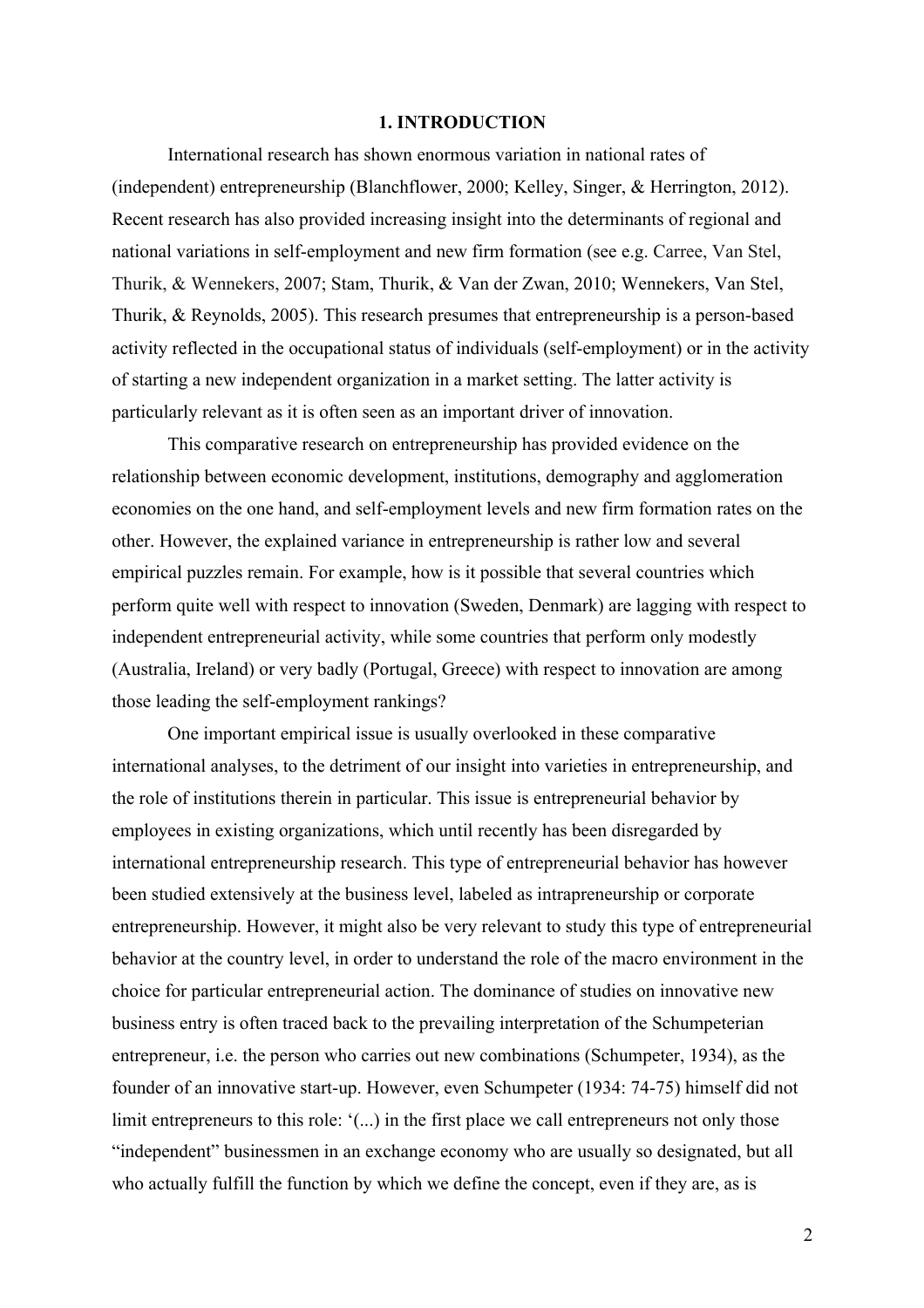becoming the rule, "dependent" employees of a company'. In this paper we will bring this forgotten dimension of international entrepreneurship research on stage again.

This paper aims to disentangle the role of formal and informal institutions in the allocation of entrepreneurship across independent entrepreneurship and entrepreneurial employee activity. We are inspired by the thesis of Baumol (1990) that the allocation of entrepreneurship over societies is heavily influenced by country specific institutional settings. These institutional settings condition economic behavior in general (North, 1990) and entrepreneurial behavior in particular (Baumol, 1990). Entrepreneurship, defined as the recognition, evaluation and pursuit of entrepreneurial opportunities (Shane & Venkatamaran, 2000) is not limited to the context of the creation of independent new organizations, and should thus also take into account the context of established organizations. We start this paper with a theoretical framework on institutions and entrepreneurship, which allows us to formulate expectations with respect to the allocation of entrepreneurial behavior between new and existing organizations. Subsequently our empirical investigation, using a new and unique international dataset, shows that entrepreneurial employee activity in existing organizations is not at all a marginal type of entrepreneurship, and that its prevalence is indeed significantly affected by the institutional environment. In order to control for spurious correlation between institutions and types of entrepreneurship we provide robustness checks to also account for the effects of prosperity levels (GDP per capita), large firm presence and the educational level of the population on the allocation of entrepreneurship.

# **2. CONCEPTUAL FRAMEWORK AND HYPOTHESES**

#### *Concepts and definitions*

Entrepreneurial employee activity (EEA) refers to activities by employees in organizations to undertake new business activities. Although entrepreneurial employee activity is related to corporate entrepreneurship and to intrapreneurship (see Sharma & Chrisman, 1999; Antoncic & Hisrich, 2003), these three concepts differ in the following sense. Corporate entrepreneurship is usually defined at the level of organizations and refers to a top-down process, i.e. a management strategy to foster initiatives and efforts to innovate and develop new business. Intrapreneurship relates to the individual employee level and is about bottom-up, proactive work-related initiatives of individual employees. Entrepreneurial employee activity as used in the present study is a somewhat wider concept at the level of individual employees which, by including activities initiated by the organizations' top levels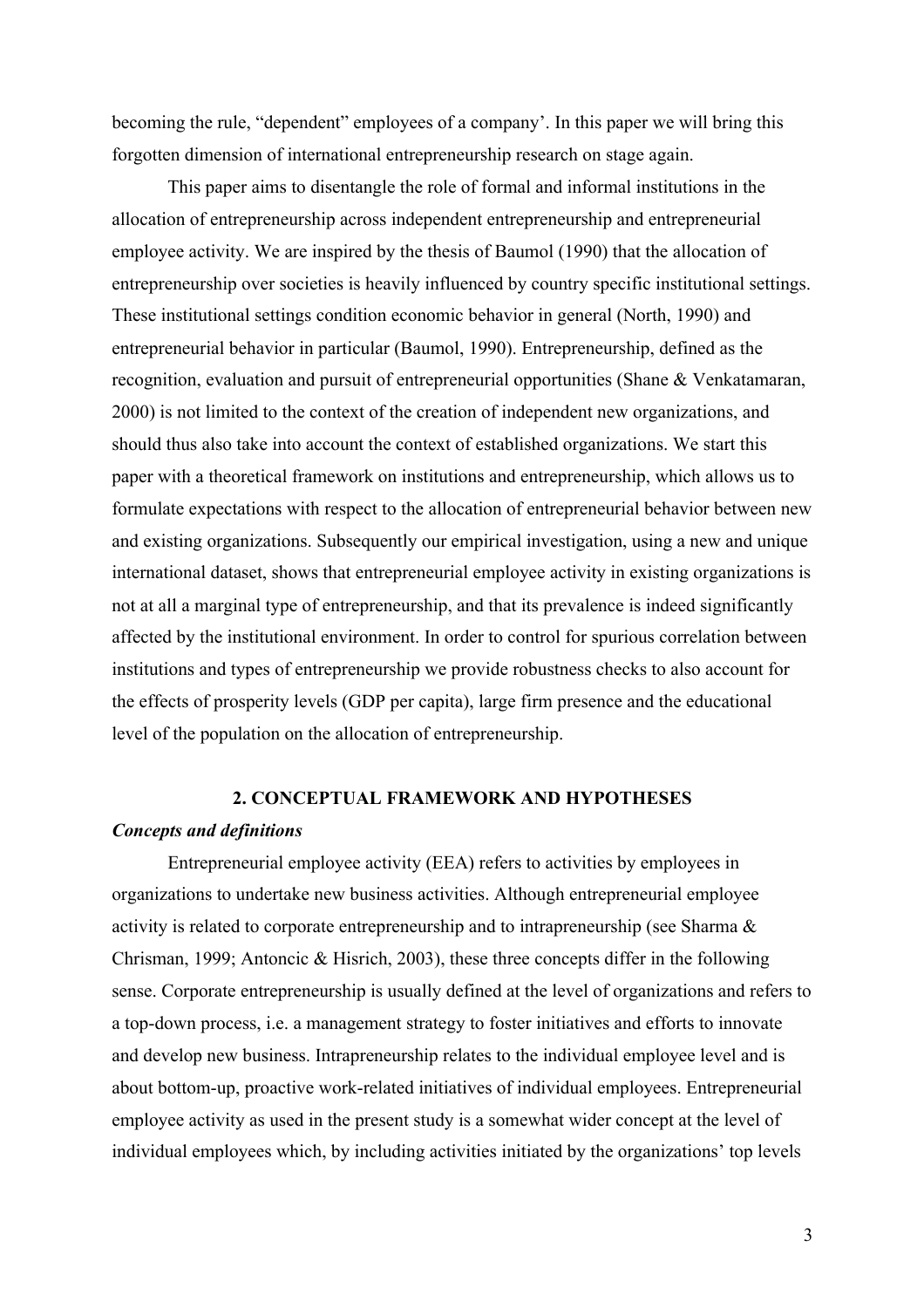as well as those emerging from the bottom levels and up, partly overlaps with both corporate entrepreneurship and intrapreneurship.

Entrepreneurial employee activity shares many key behavioral characteristics with the comprehensive concept of entrepreneurship, such as taking initiative, pursuit of opportunity and some element of 'newness'. At the same time, entrepreneurial employee activity also belongs to the domain of employee behavior and thus faces specific limitations that a corporate hierarchy and an intra-organizational context may impose on individual initiative, as well as specific means of support that an existing business may offer to an intrapreneur. By combining insights from two strands of literature on employee behavior inside existing organizations, i.e. proactiveness (Crant, 2000; Frese & Fay, 2001; Parker & Collins, 2010) and innovative work behavior (De Jong, 2007; Farr & Ford, 1990; Kanter, 1988) with insights from the literature on early-stage entrepreneurial activity (Gartner & Carter, 2003; Reynolds, 2007; Shane, 2003) and that on intrapreneurship and corporate entrepreneurship (Lumpkin & Dess, 1996; Pinchot, 1987; Sharma & Chrisman, 1999; Zahra, 1996) we derive a detailed list of relevant activities and behavioral aspects of entrepreneurial employee activity (see De Jong & Wennekers, 2008). Major activities related to entrepreneurial employee activity include opportunity perception, idea generation, designing a new product or another recombination of resources, internal coalition building, persuading management, resource acquisition, planning and organizing. Key behavioral aspects of intrapreneurship are personal initiative, active information search, out of the box thinking, voicing, championing, taking charge, finding solutions and some degree of risk taking (Crant, 2000; Kanter, 1988; Lumpkin, 2007; Parker & Collins, 2010; Pinchot, 1985).

Pinchot (1987) refers to intrapreneurs as 'dreamers who do'. Accordingly, it is possible to distinguish between two phases of entrepreneurial employee activity, which may be called 'vision and imagination' and 'preparation and emerging exploitation'. Analytically, this distinction formalizes the sequential nature of the various intrapreneurial activities (from opportunity recognition to evaluation and exploitation, cf. Shane & Venkatamaran, 2000). Empirically, it helps in assembling relevant items for measuring entrepreneurial employee activity. In practice, these stages may overlap and occur in cycles, as the perception of an opportunity sometimes follows various preparatory activities such as product design or networking (see Gartner & Carter, 2003).

As for the relevant scope of entrepreneurial behavior, the large conceptual diversity in the literature also reflects on any concept of entrepreneurial employee activity. A first and very general approach is 'pursuit of entrepreneurial opportunity' (Shane, 2003). A second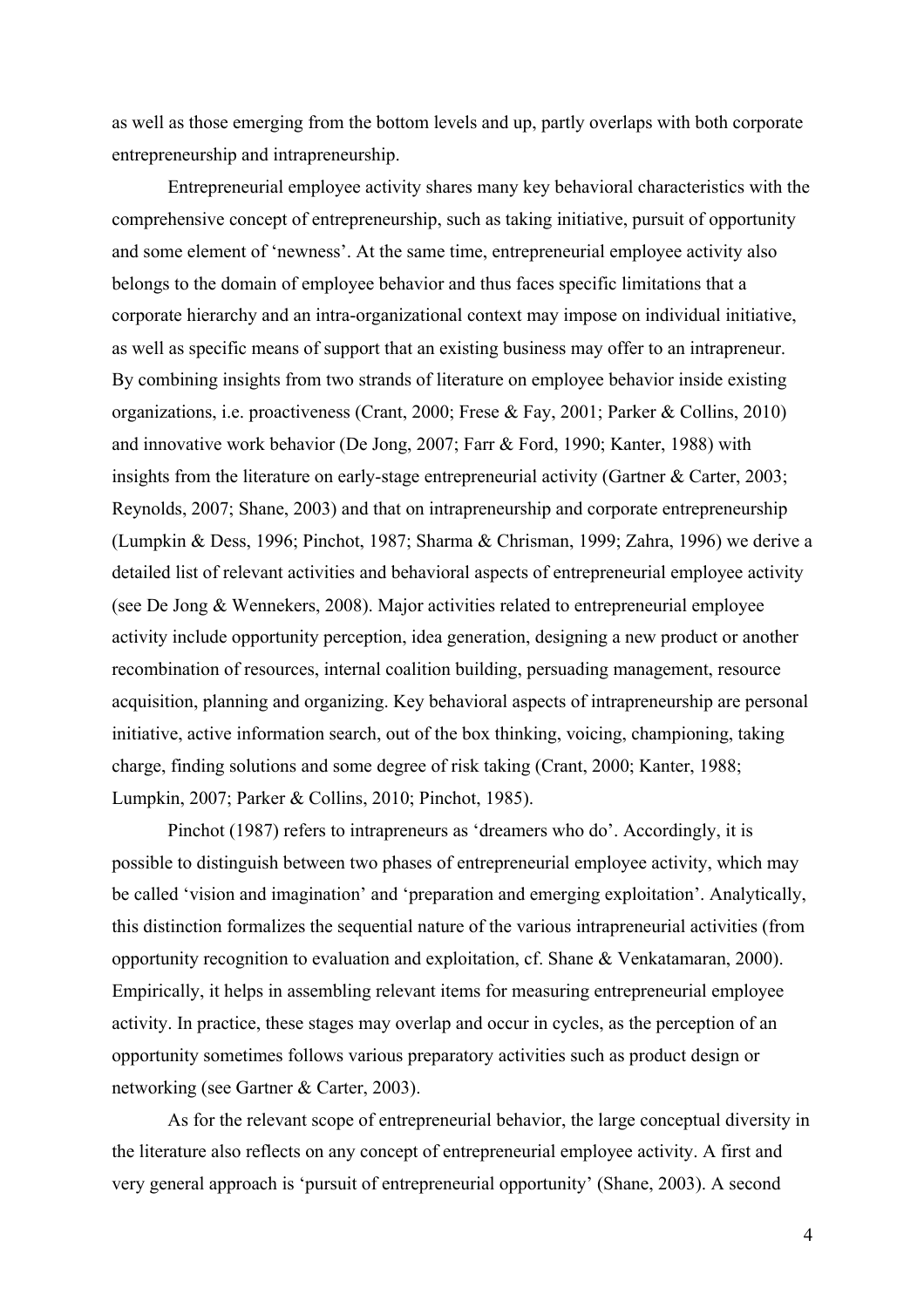view may be labelled 'new entry' which includes 'entering new or established markets with new or existing goods and services' (Lumpkin & Dess, 1996: 136). Finally, 'new organization creation' (Gartner, 1989) offers a third view of entrepreneurship as the process by which new organizations are created. Following this latter view entrepreneurial employee activity should always be linked to some sort of 'internal start-up' (such as establishing a joint venture, a new subsidiary, a new outlet or a new business unit).

#### *Causal mechanisms*

Entrepreneurship can be seen as an omnipresent aspect of human action, which manifests itself differently across alternative institutional regimes (Baumol, 1990; Boettke & Coyne, 2003). Entrepreneurs are then "persons who are ingenious and creative in finding ways that add to their own wealth, power and prestige" (Baumol 1990: 897). Taking the omnipresence of entrepreneurship as a point of departure we conjecture that there might be an 'Entrepreneurial Constant' across societies, the composition of which depends on the institutional context. This Entrepreneurial Constant would contain, among others, both independent entrepreneurship and entrepreneurial employee activity. <sup>1</sup> Taking the sum of independent (early-stage) entrepreneurial activity (IEA) and entrepreneurial employee activity (EEA) as a first estimate of overall entrepreneurial activity (OEA), we turn to the *allocation* of this sum across IEA and EEA, which is expected to be contingent on key characteristics of the institutional context.

This context encompasses an array of institutions including property rights, the rule of law, product market and labor market regulations, and the educational system, and is partly related to the level of economic development. The institutional environment also includes cultural aspects (Hofstede, 2001). In this view, the macro context may influence individual choices towards one type of entrepreneurial behavior in favor of another through a number of channels. These channels include both incentive structures driving individual decision making and macro conditions facilitating or hampering specific individual choices.<sup>2</sup>

Against this theoretical background we hypothesize several causal mechanisms that are shown in Figure 1. First, we expect that due to the relatively high share of adults formally

<sup>&</sup>lt;sup>1</sup> In addition the Entrepreneurial Constant may also include rent seeking, as well as many informal activities and parts of the illegal economy, which are all largely unobservable. Note that the existence of an Entrepreneurial Constant is not necessary for our empirical analysis of the allocation of entrepreneurship across IEA and EEA. <sup>2</sup> For some other causal factors see Shane & Venkataraman (2000: 224) in their discussion of existing firms and new startups as alternative modes of exploitation of entrepreneurial opportunities.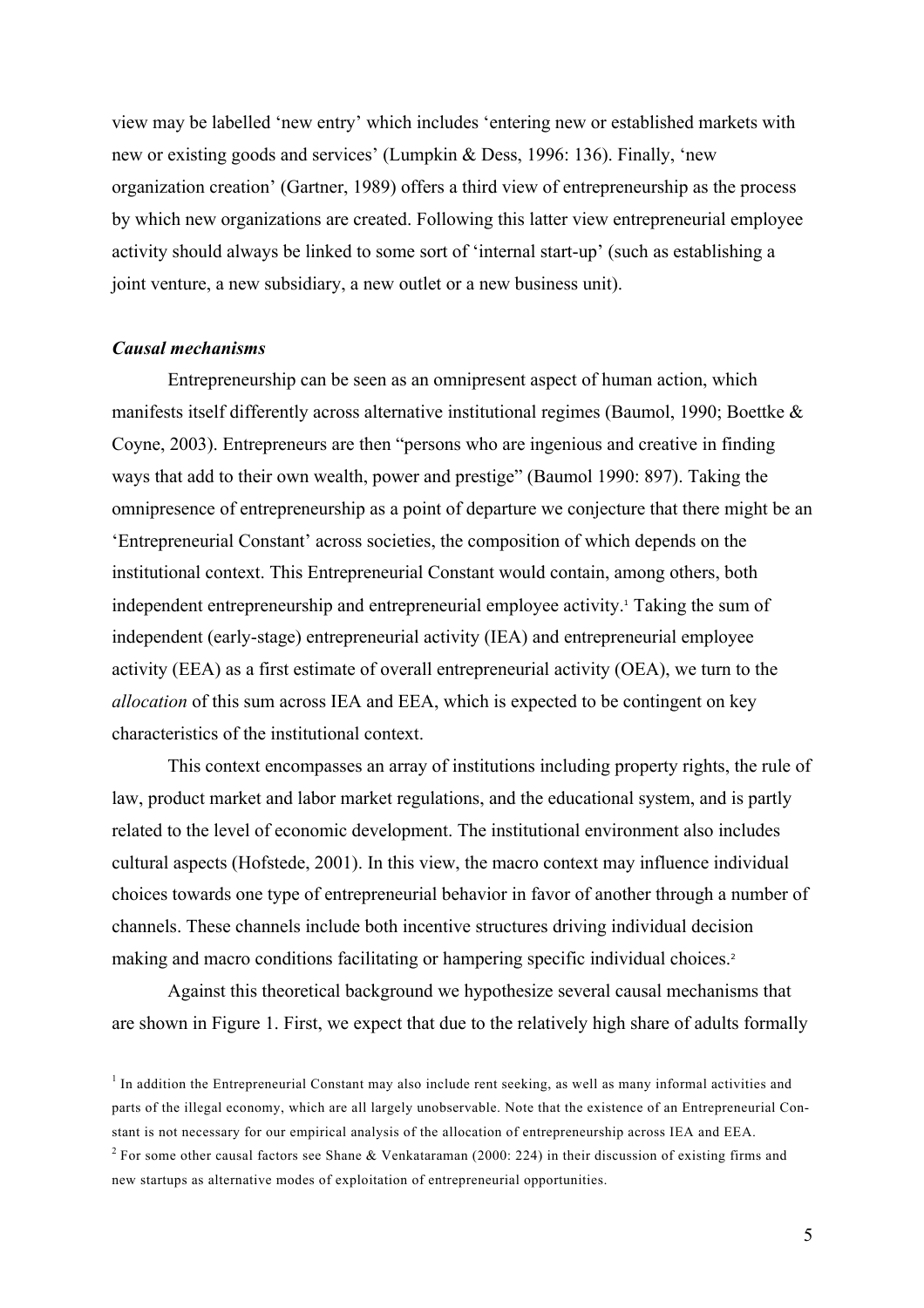employed (in multi-person organizations) in economically more highly developed countries (OECD, 2009), entrepreneurial employee activity will be more prevalent in those countries than in less developed economies. Additionally, the higher presence of larger firms associated with a higher level of economic development (Ghoshal, Hahn, & Moran, 1999) will have a negative effect on the prevalence of independent entrepreneurship in an economy. This effect is partly due to an entry deterring influence of large firm presence (Choi & Phan, 2006) and is also related to large firms paying more stable and higher wages than small firms (Parker 2009; Brown & Medoff 1989). This mechanism will be tested with the following hypothesis:

*Hypothesis 1. Employment in established (large) organizations is positively associated with the share of entrepreneurial employee activity in overall entrepreneurial activity*

Secondly, we hypothesize that the level of education in an economy influences the allocation of entrepreneurial activity across new and established organizations. On the one hand, higher educated individuals are more likely to pursue new business activities as an employee for several reasons. First, higher educated individuals have a relatively high likelihood of reaching a well-paid position as a manager or professional within a larger organization and consequently are more often confronted with high opportunity costs of independent entrepreneurship. Secondly, higher education increases their capabilities to identify and exploit large scale opportunities due to better prior knowledge, and to acquire support and resources through a relatively prominent position within the hierarchy. Finally, human capital theory suggests that people desire to be compensated for their investments in schooling and on-the-job training. As intrapreneurial behavior is generally associated with better job performance, opportunity pursuit through entrepreneurial employee behavior would help to make the most out of their earlier investments (De Jong, Parker, Wennekers, & Wu, 2011). Accordingly, in an in-depth empirical study of 179 employees and their peers, De Jong, Parker, Wennekers, & Wu (2011) found a significant positive correlation of higher education with a newly developed measure of intrapreneurial behavior.

On the other hand, with respect to independent entrepreneurship, a meta study by Van der Sluis, Van Praag, & Vijverberg (2005) concludes that the impact of education on being self-employed is negative in developing countries and insignificant in industrialized countries. On balance, we thus expect a positive effect of the prevalence of highly educated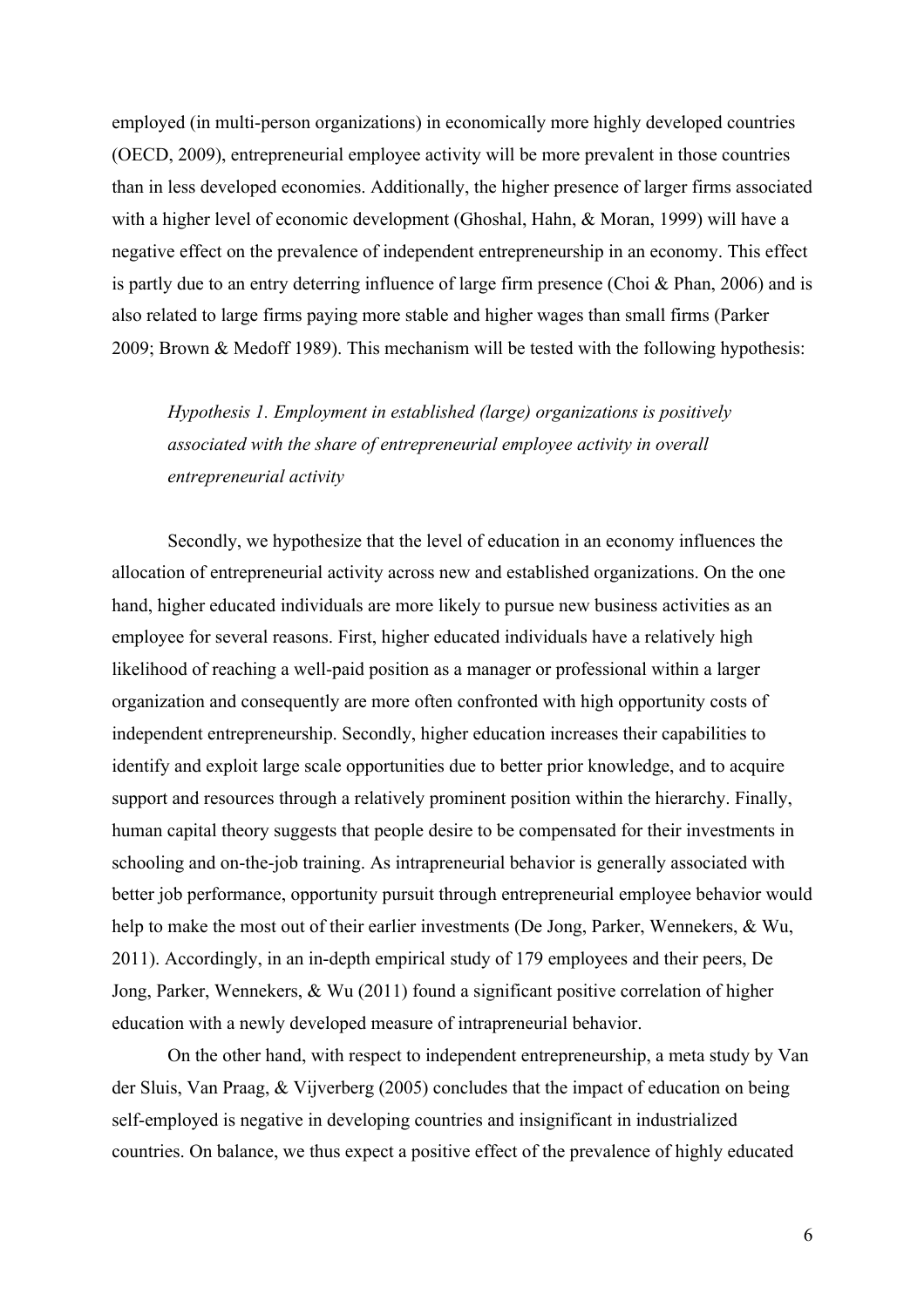workers on the share of entrepreneurial employee activity in a country. This mechanism will be tested with the following hypothesis:

*Hypothesis 2. The educational level of a population is positively associated with the share of entrepreneurial employee activity in overall entrepreneurial activity*

Hypothesis 2 also suggests that more highly developed economies (with in general a relatively highly educated population) may have a higher share of entrepreneurial employee activity.

# **FIGURE 1 Determinants of the allocation of entrepreneurial activity across new and established organizations**



In addition, Figure 1 also indicates two other causal mechanisms influencing the choice between entrepreneurial employee activity and independent entrepreneurship. First, we expect national culture (informal institutions) to affect the allocation of entrepreneurial activity across new and established organizations. At the micro-level the need for autonomy is a well-known driver of entrepreneurial behavior (cf. Frese, Kring, & Soose, 1996). More in particular, many employees leave their employer to strike out on their own, because they are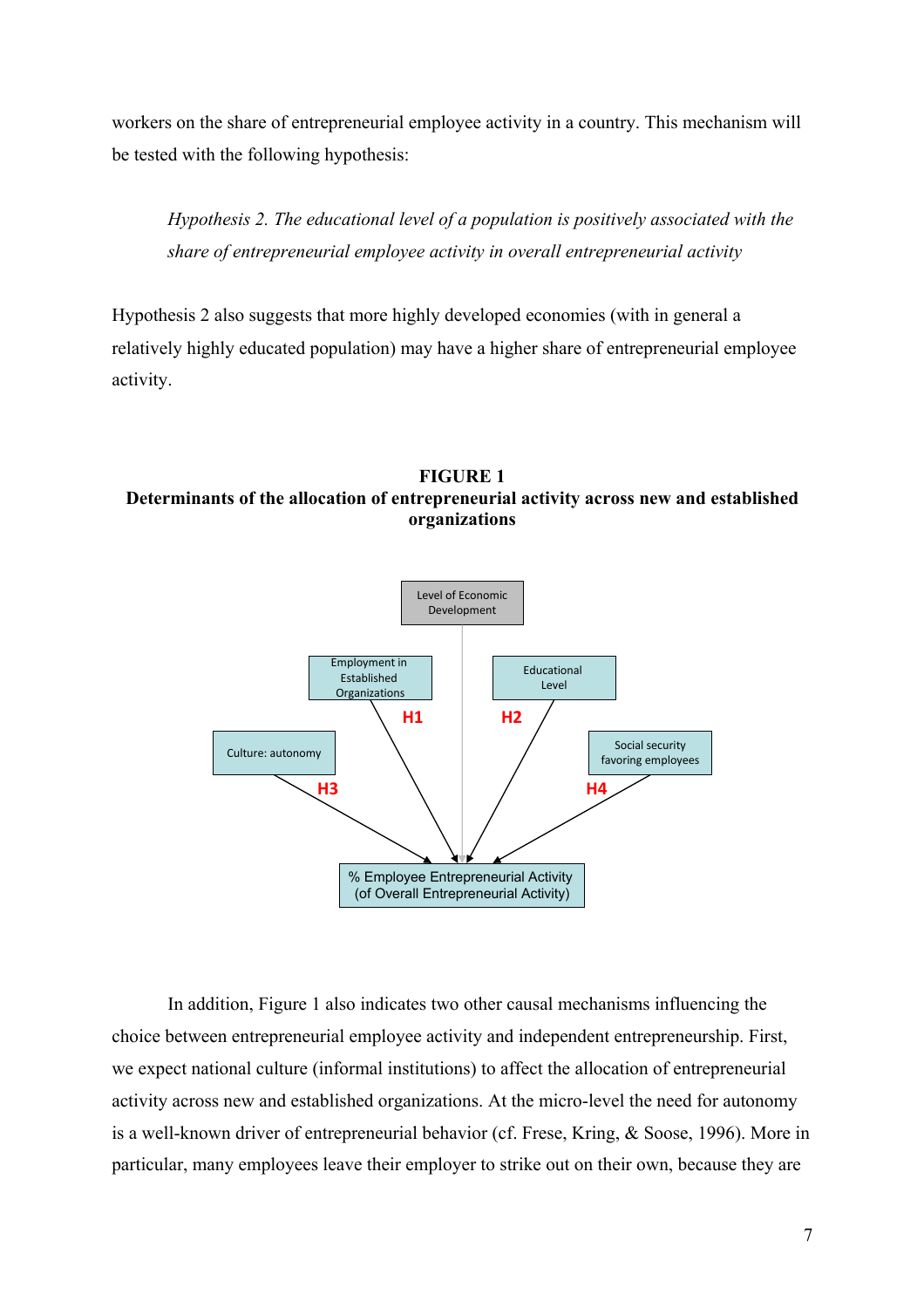frustrated about the lack of autonomy provided by their employer (Shapero & Sokol, 1982), while a high degree of job autonomy has been shown to be positively related to intrapreneurial behavior in organizations (De Jong, Parker, Wennekers, & Wu, 2011). At the macro level we expect that in societies in which autonomy is highly valued, individuals with entrepreneurial inclinations are less likely to leave their employer, because employer organizations will probably accommodate high levels of autonomy. This means that even in countries with similar levels of educational attainment and of employment in established organizations, there may be differences in the level of entrepreneurial employee activity, related to the autonomy of employees to take entrepreneurial action within their organization. In contrast, in societies in which autonomy is not highly valued, entrepreneurially inclined individuals are likely to be pushed out of existing, hierarchical organizations, in order to pursue a career as an independent entrepreneur. Consequently we hypothesize that countries with dominant preferences for autonomy will show a higher share of entrepreneurial employee activity. Hence, we formulate the following hypothesis.

# *Hypothesis 3. The extent to which autonomy is valued in society is positively associated with the share of entrepreneurial employee activity*

Finally, labor market institutions may also influence the choice between entrepreneurial employee activity and independent entrepreneurship. In particular, a social security system that favors wage-employment over self-employment (i.e. by providing social security entitlements mainly for employees) will add to the opportunity cost of independent entrepreneurship (cf. Amit, Muller, & Cockburn, 1995). Thus, enterprising individuals with safe jobs in existing firms will think twice before moving to a risky high potential new independent business venture (see Bosma, Schutjens, & Stam, 2009; Autio 2011). Instead, they may be expected to opt for engaging in entrepreneurial employee activity. This mechanism will be tested with the following hypothesis:

*Hypothesis 4. The extent to which social security favors employees in comparison to self-employed is positively associated with the share of entrepreneurial employee activity*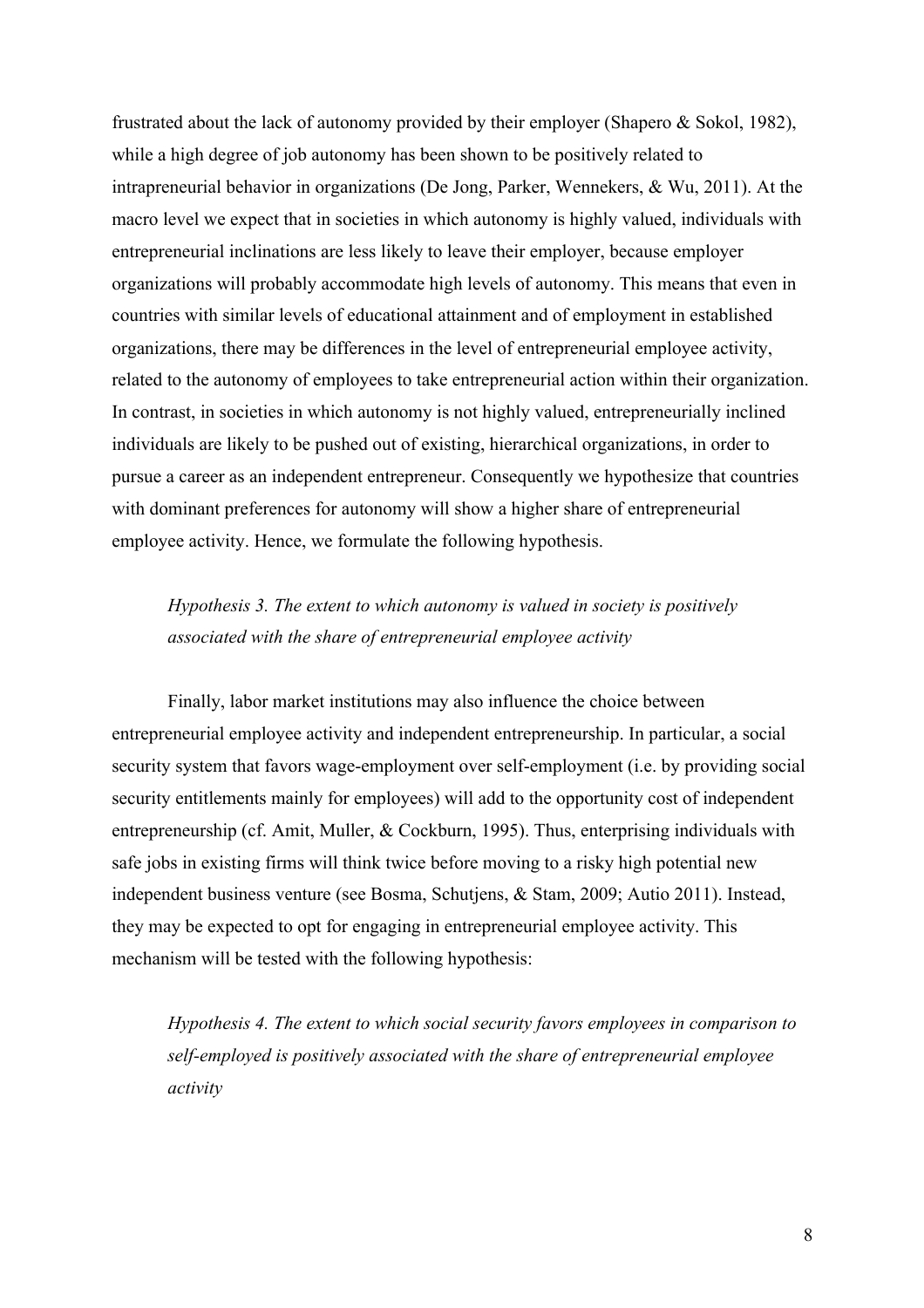#### **3. DATA AND METHOD**

The data for the present investigation were collected through a special theme study in the framework of the Global Entrepreneurship Monitor (GEM) that annually surveys a minimum number of 2,000 adults in each participating country as to their attitudes towards entrepreneurship, their participation in entrepreneurial activity and their entrepreneurial aspirations (see Reynolds, Bosma, Autio, Hunt, De Bono, Servais, Lopez-Garcia, & Chin, 2005 for a detailed description of the GEM methodology). In 2011, 52 countries participated in this study on entrepreneurial employee activity using a set of specific questions targeted at all employees – excluding those already identified as owner-managers of businesses - aged between 18-64 years in the GEM samples (Bosma, Wennekers and Amorós, 2012; Bosma, Stam & Wennekers, 2012). This cumulates into a total of over 140,000 respondents, of which more than 70,000 are employees, of the GEM Adult Population Survey. A particular advantage of this methodology is the opportunity to compare entrepreneurial employee activity with 'regular' entrepreneurial activity (i.e. individuals who own and manage a business, or expect to own the business they are setting up) at both the macro and the micro level. The measures obtained from the GEM 2011 study that will also be used in the empirical part of the present study are described in Table 1. At the national level the so-called Total early-stage Entrepreneurial Activity (TEA) rate measures the aggregate prevalence of nascent entrepreneurs and owner-managers of new businesses as a percentage of the adult population (18-64 years of age). For terminological consistency with our conceptual framework, we will denote this rate in the present paper, however, as Independent early-stage Entrepreneurial Activity (IEA).

| Measure              | Description                                                   |
|----------------------|---------------------------------------------------------------|
| Nascent entrepreneur | Individual who is currently actively involved in setting up a |
|                      | business he/she will own or co-own; this business has not     |
|                      | paid salaries, wages, or any other payments to the owners for |
|                      | more than three months                                        |
| Owner-manager of new | Individual who currently, alone or with others, owns and      |
| business             | manages an operating business that has paid salaries, wages   |
|                      | or other payments to the owners for more than three months,   |
|                      | but not more than 42 months.                                  |
| Owner-manager of     | Individual who currently, alone or with others, owns and      |
| established business | manages an operating business that has paid salaries, wages   |
|                      | or other payments to the owners for more than 42 months.      |

**TABLE 1 Definitions of GEM measures of involvement in independent entrepreneurial activity**

Note: measures at the macro-level represent prevalence rates in percentages of the 18-64 population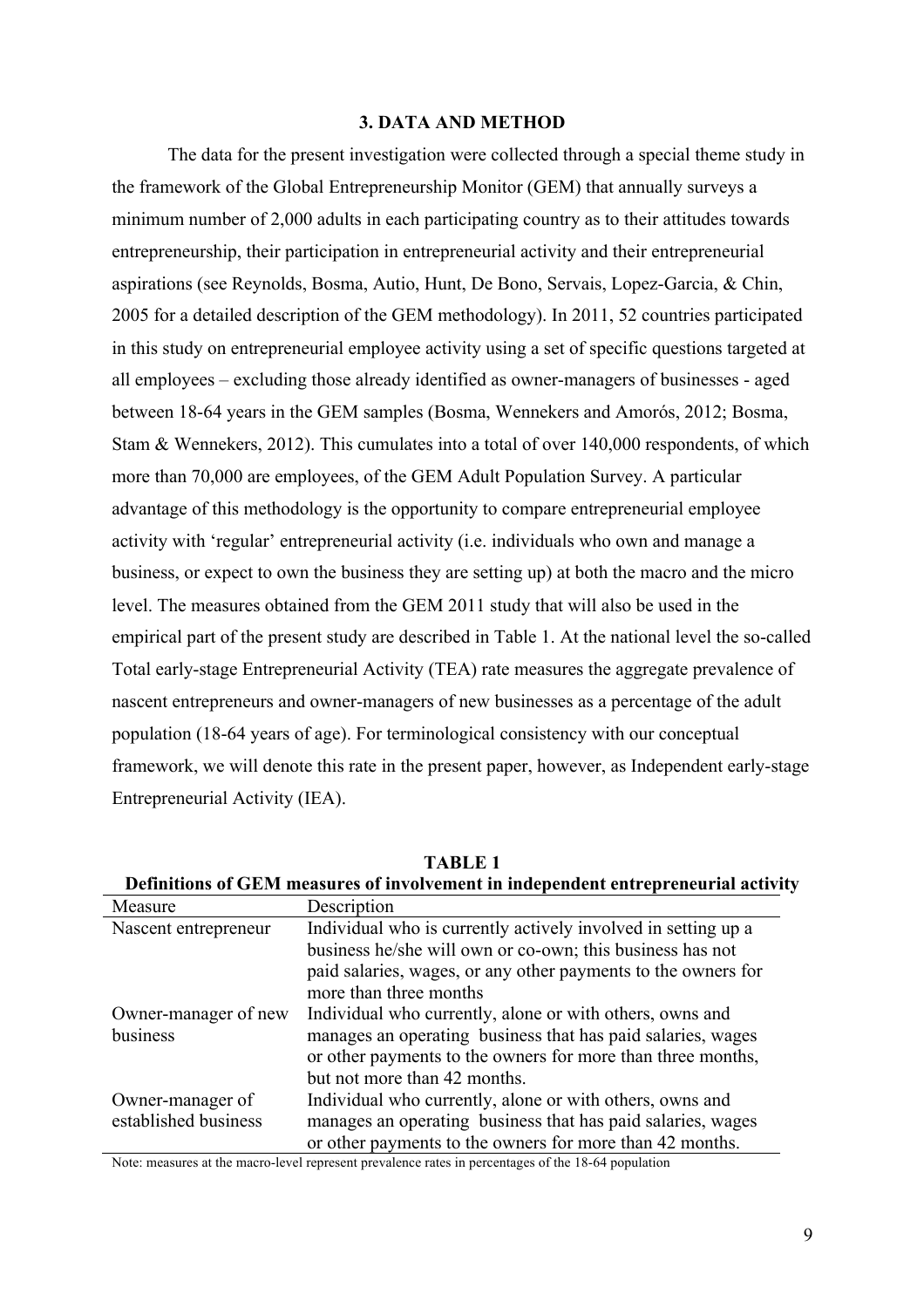Regarding the scope of entrepreneurial employee activity, GEM operationalized entrepreneurial employee activity as employees developing new business activities for their employer, including establishing a new outlet or subsidiary and launching new products or product-market combinations. This approach is closest to the 'new entry view' discussed previously, and is in many ways comparable to the measure of independent early-stage entrepreneurial activity, albeit within the context of established organizations. It is however definitely wider than new organization creation. On the other hand, it excludes employee initiatives that aim mainly to optimize internal work processes. These latter activities belong to the domain of 'innovative work behavior' (De Jong, 2007): entrepreneurial employee activity and innovative work behavior overlap, but are not identical. Next, two phases are distinguished in the intrapreneurial process: idea development for new business activities and preparation and (emerging) exploitation of these new activities. For the role of entrepreneurial employees in each of these phases we distinguish between leading and supporting roles.

Based on these elements GEM distinguishes between employees who, in the past three years, have been actively involved in and have had a leading role in at least one of these phases and who are in addition also currently involved in entrepreneurial employee activity. See the scheme in Figure 2 for a clarification.



**FIGURE 2 Two definitions of entrepreneurial employee activity used in this study**

Using the framework in Figure 2 all employees participating in the GEM Adult Population Survey could be classified in terms of their involvement in entrepreneurial employee activity. Accordingly the EEA rate measures the prevalence (in the population of 18-64 years) of employees who, in the past three years, have been actively involved in the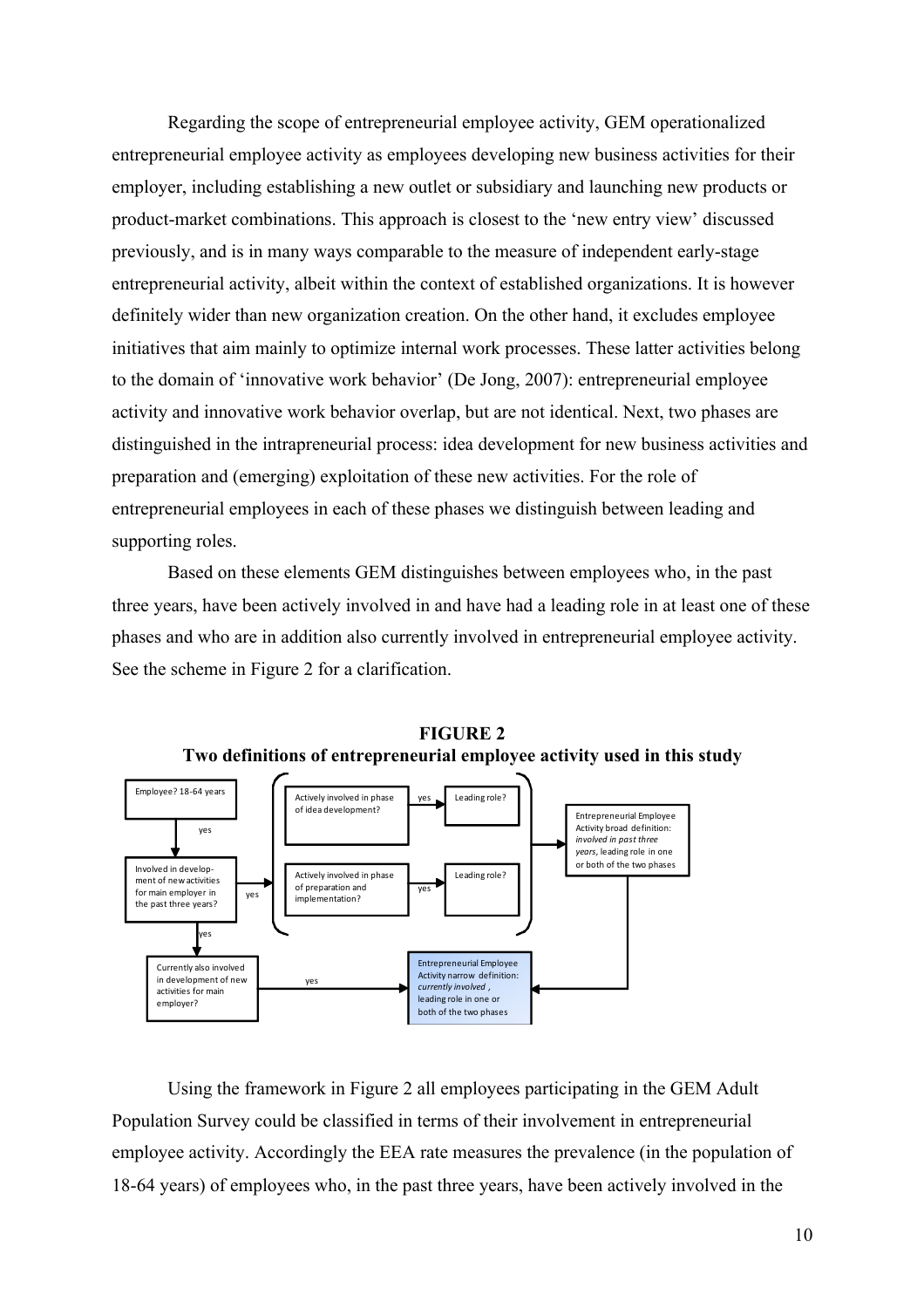development of new activities for their main employer, had a leading role in at least one phase of the 'intrapreneurial process' and are also currently involved in the development of such new activities.

#### **FIGURE 3**

# **Entrepreneurial employee activity (EEA) as a percentage of overall entrepreneurial activity (OEA), by the level of Independent Entrepreneurial Activity**



Source: GEM 2011, 52 economies Note: Size of bubbles indicate level of Entrepreneurial Employee Activity (EEA)

In order to test our hypotheses, we computed the Overall early-stage Entrepreneurial Activity (OEA) by adding up Independent early-stage Entrepreneurial Activity (IEA) and Entrepreneurial Employee Activity (EEA), and operationalized the *allocation* of entrepreneurial activity between IEA and EEA by taking the share of EEA in OEA. Figure 3 shows the share of EEA in overall entrepreneurial activity plotted against the level of IEA. In general, the EEA share declines with IEA and increases with EEA, which follows directly from our operationalization of the allocation of entrepreneurial activity. However, several economies with a low level of IEA nonetheless either exhibit relatively low shares of EEA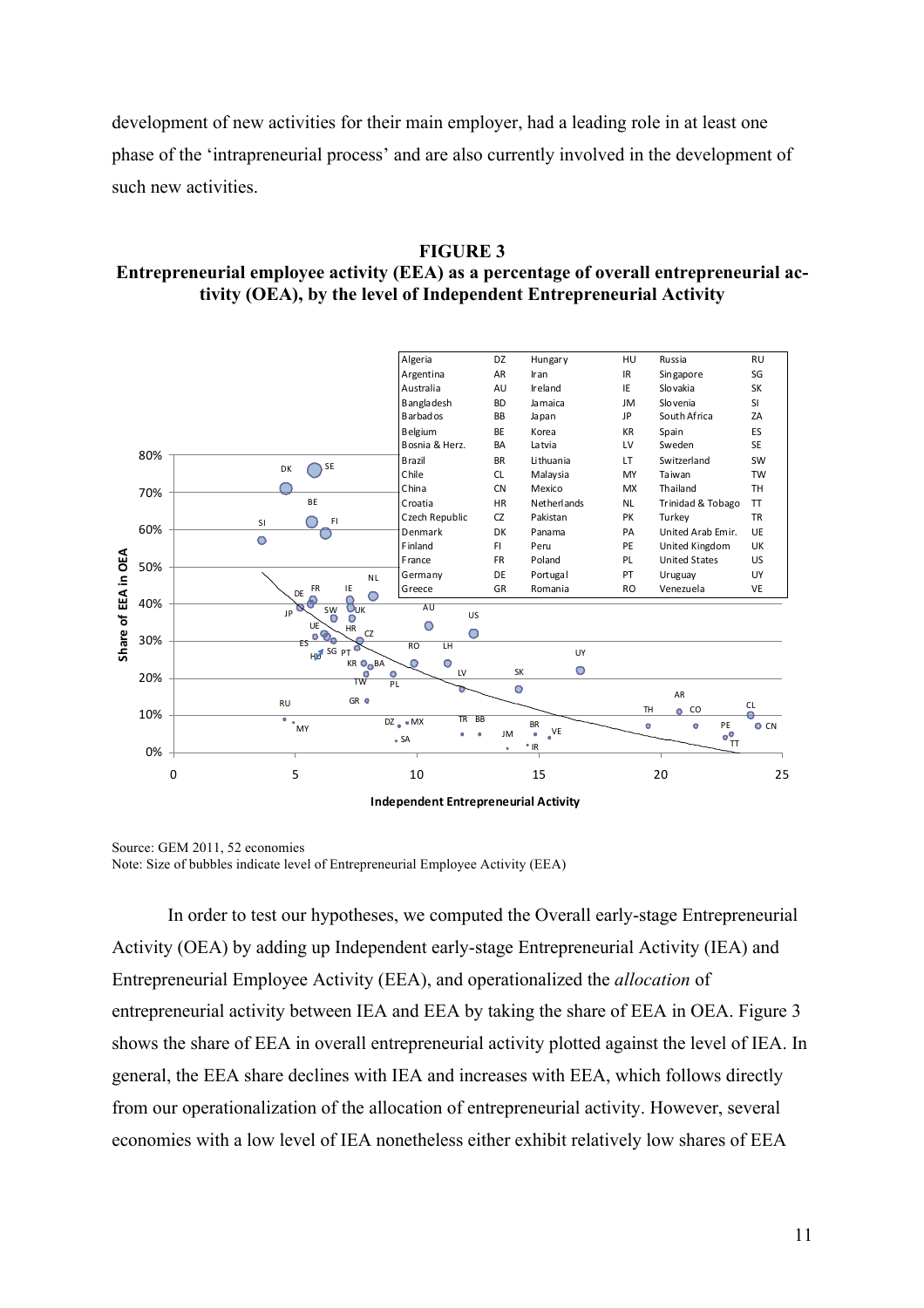(notably Malaysia and Russia ) or show an exceedingly high share of EEA (notably Belgium, Denmark, Finland and Sweden.)

#### *Independent variables*

Due to a limited data availability of various independent variables we are restricted in our regression analyses to use data for 36 of the 52 participating countries in the GEM 2011 survey on entrepreneurial employee activities. The non-selected countries have less employment in large organizations and a lower GDP per capita, on average.

For testing our hypotheses regarding the allocation of OEA between EEA and IEA (measured by the share of EEA in OEA), we require measures related to the share of employees in large organizations, education levels, the nature of social security and the extent to which autonomy is valued in society. Since there is no public dataset that includes the firm size distribution for the varied set of countries studied in this paper, we used the data of the GEM survey in which employees were asked about the size of their employer organization. We computed an indicator that reflects the percentage of employees working in organizations larger than 250 employees. The percentage of employees working in large organizations is highest in Sweden, the Netherlands, Germany, United States, Singapore, Belgium and the United Kingdom (all above 40%), and lowest in Malaysia, Pakistan, Iran and Thailand (all under 10%). We used United Nations data to construct a variable that reflects the percentage of the adult population that has successfully completed tertiary education (ISCED level 3).

The institutional variables used are based on different sources. We used the (nationally aggregated responses to) statements in the GEM National Expert Survey on labor market institutions, and more specifically the statement "Entrepreneurs have much less access to social security than employees". Sweden, Finland and the Netherlands have the highest scores on this indicator, while Poland, Greece and Turkey have the lowest scores.

The culture variable is based on the autonomy component of the construct measuring secular-rational values by Inglehart and Baker (2000). It essentially measures the importance attached to determination and independence, as opposed to obedience and religious faith.<sup>3</sup> Highest autonomy index scores are observed in Japan, Switzerland, Slovenia, Germany,

<sup>&</sup>lt;sup>3</sup> The exact question is as follows: "Here is a list of qualities that children can be encouraged to learn at home. Which, if any, do you consider to be especially important?" The four options are independence, determination, religious fate and obedience. See the website of the World Values Survey (www.worldvaluessurvey.org) for more information.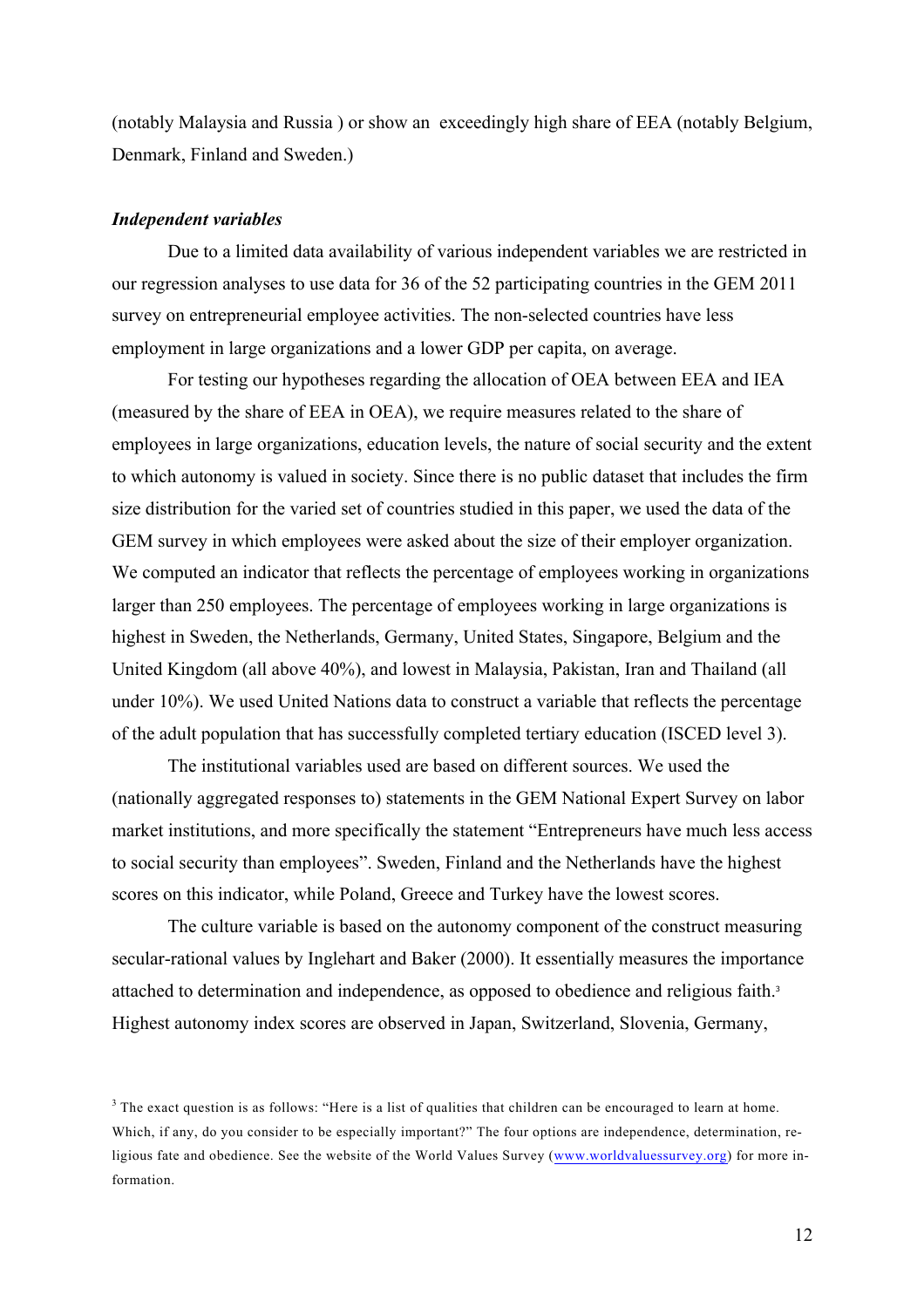Denmark, Korea and Sweden (all above 0.80), countries with low autonomy index values include Algeria, Pakistan, Trinidad & Tobago, Colombia, Brazil, Turkey and Peru (all below  $-0.40$ ).

In order to control for additional effects that are covered by the level of economic development, we also add "level of economic development" as a covariate in the regression analyses. GDP per capita (in USD, Purchasing Power Parities) was taken from the IMD Economic Outlook 2011. Summary statistics and correlations between the variables are provided in Table 2. All independent variables reveal strong and statistically significant correlations with the dependent variable, while educational level is strongly and statistically significantly correlated with the prevalence of large organizations and a culture in which autonomy is highly valued.

|   | <b>Descriptives</b>                                                               |      |          |              |            |           |           |     |  |
|---|-----------------------------------------------------------------------------------|------|----------|--------------|------------|-----------|-----------|-----|--|
|   |                                                                                   |      |          | Correlations |            |           |           |     |  |
|   | Variable                                                                          | mean | st. dev. |              | 2          | 3         | 4         | 5   |  |
|   | EEA share                                                                         | .23  | .18      |              |            |           |           |     |  |
| 2 | GDP per capita in PPP (1000 USD)                                                  | 22.5 | 11.2     | ***<br>.65   |            |           |           |     |  |
| 3 | Employment large organizations                                                    | .24  | .12      | ***<br>.64   | ***<br>.65 |           |           |     |  |
| 4 | Educational level                                                                 | .46  | 22.      | $.65$ ***    | ***<br>.67 | $.48$ *** |           |     |  |
| 5 | Social security favoring employees                                                | .69  | .11      | $51***$      | $35**$     | .16       | .26       |     |  |
| 6 | Culture: autonomy index                                                           | .15  | .54      | $.68$ ***    | $.66$ ***  | $34$ **   | $.68$ *** | .25 |  |
|   | * $n \times 1$ ** $n \times 05$ *** $n \times 01$<br>$(\mathbf{N} - 2\mathbf{K})$ |      |          |              |            |           |           |     |  |

**TABLE 2**

 $p<1$ , \*\*p<.05, \*\*\*  $p<01$  (N=35)

#### **4. RESULTS**

#### *Descriptive analyses*

Figure 4 explores the possible relationship between the national level incidence of entrepreneurial employee activity EEA and the level of economic development as measured by GDP per capita. The scatter plot for 52 countries clearly suggests a positive relationship between income levels and entrepreneurial employee activity at the macro level, as Figure 1 assumes.

EEA also appears to be negatively correlated with IEA at the national level, both for the set of 52 countries (coefficient equals  $-0.37$ , p=0.006) and for the 36 countries appearing in the models explaining the allocation of entrepreneurial activity  $(-0.31, p=0.063)$ . This lends support to the other important assumption underlying Figure 1, namely that in general the key causal factors have opposite effects on EEA and IEA.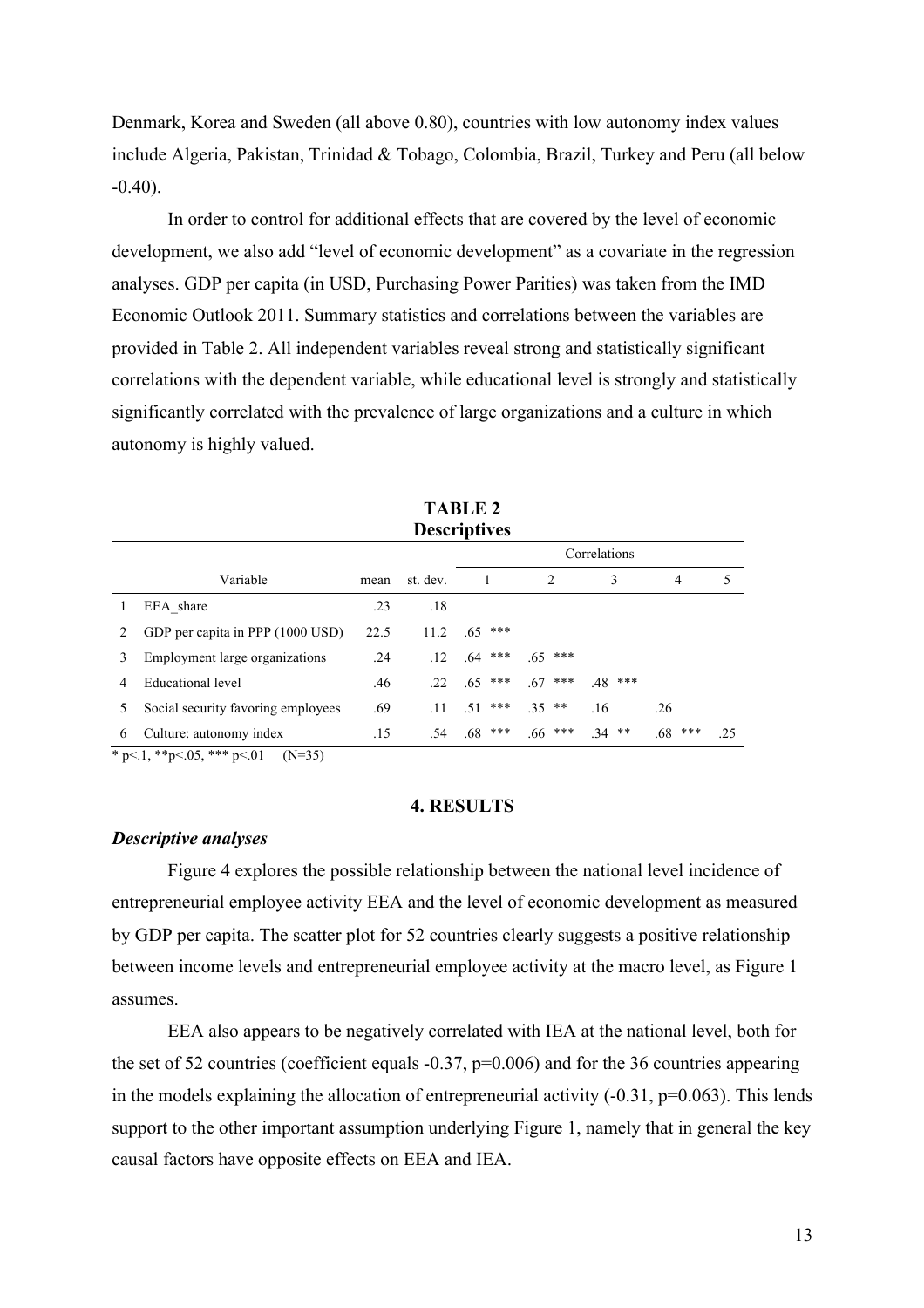**FIGURE 4 Entrepreneurial employee activity in 52 countries as a percentage of the adult population (18-64 years of age) and GDP per capita, 2011**



Source: GEM 2011 and IMF World Economic Outlook Database (September 2011 edition)

# *Regression analyses*

The descriptive analyses suggest a positive relationship between the level of economic development (GDP per capita) and EEA, and a negative relationship between IEA and EEA. Considering Figure 1, and addressing hypotheses 1-4, we now turn to the causal mechanisms at play. Table 3 shows the outcomes of the regression analyses explaining the share of EEA in overall participation in entrepreneurial activity (OEA) for 36 countries. The results of model I confirm the positive relationship between GDP per capita and the share of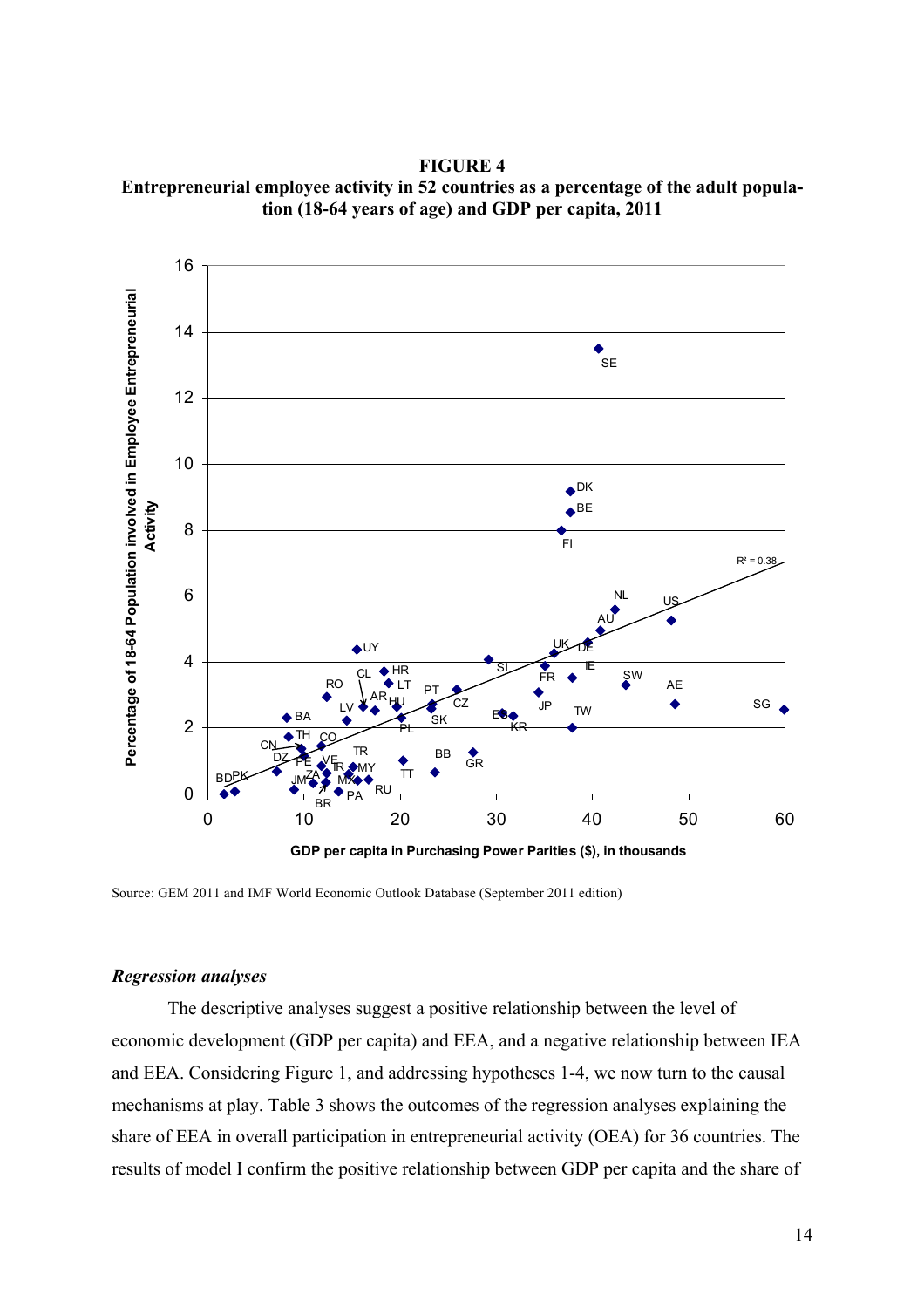EEA. While the degree to which employment is prevalent in large organizations is also linked to higher shares of entrepreneurial employee activity, it does not lead to significant effects on top of that of GDP per capita as shown in Model II. The same holds for the influence of education above that of GDP per capita.

|                               | entrepreneurial activity |        |              |     |        |       |        |       |
|-------------------------------|--------------------------|--------|--------------|-----|--------|-------|--------|-------|
|                               | I                        |        | $\mathbf{I}$ |     | Ш      |       | IV     |       |
| GDP Per Capita, PPP           | .013                     | ***    | .010         | *** | .008   | ***   | .006   | $**$  |
|                               | (.002)                   |        | (.002)       |     | (.002) |       | (.002) |       |
| Employment in large.          |                          |        | .27          |     | .31    | *     | .38    | $**$  |
| organizations                 |                          |        | (.19)        |     | (.17)  |       | (.17)  |       |
| Educational level             |                          |        | .16          |     | .14    |       | 0.04   |       |
|                               |                          |        | (.11)        |     | (.10)  |       | (.11)  |       |
| Regulation: social security   |                          |        |              |     | .45    | ***   | .45    | ***   |
| favoring employees            |                          |        |              |     | (.16)  |       | (.15)  |       |
| Culture: autonomy index       |                          |        |              |     |        |       | .09    | $***$ |
|                               |                          |        |              |     |        |       | (.04)  |       |
| Constant                      | $-.08$                   | $\ast$ | $-.12$       | **  | $-.40$ | ***   | $-.34$ | ***   |
|                               | (.04)                    |        | (.05)        |     | (.11)  |       | (.11)  |       |
|                               |                          |        |              |     |        |       |        |       |
| Adj. $R^2$                    | .66                      |        | 0.68         |     | 0.74   |       | 0.76   |       |
| Sign. F change previous model |                          |        | 0.13         |     | 0.01   | $***$ | 0.04   | $***$ |
| Observations                  | 36                       |        | 36           |     | 36     |       | 36     |       |

**TABLE 3 Regression results for share of entrepreneurial employee activity in overall** 

The next two models add our two measures reflecting formal (social security) and informal (culture of autonomy) institutions relevant to the allocation of entrepreneurship. The results in Model III provide support for a labor market regulation effect on the EEA share of overall entrepreneurial activity. Thus, we find support for hypothesis 3. Adding an index for the culture of autonomy in Model IV, it is seen that also hypothesis 4 is confirmed: the more emphasis on autonomy in a society, the higher the share of entrepreneurial employee activity. Moreover, in conjunction with this positive association for autonomy also the link with employment in large organizations becomes more pronounced. These analyses however do not confirm hypothesis 2, a positive effect of educational level on the EEA share.<sup>4</sup>

<sup>&</sup>lt;sup>4</sup> In an auxiliary regression we applied an alternative measure of the dependent variable by disregarding necessitydriven entrepreneurship from IEA and OEA. Here the estimates for education are weakly significant at p<.10 in Model III however insignificant in Model IV. The other findings were very similar as those presented in Table 4.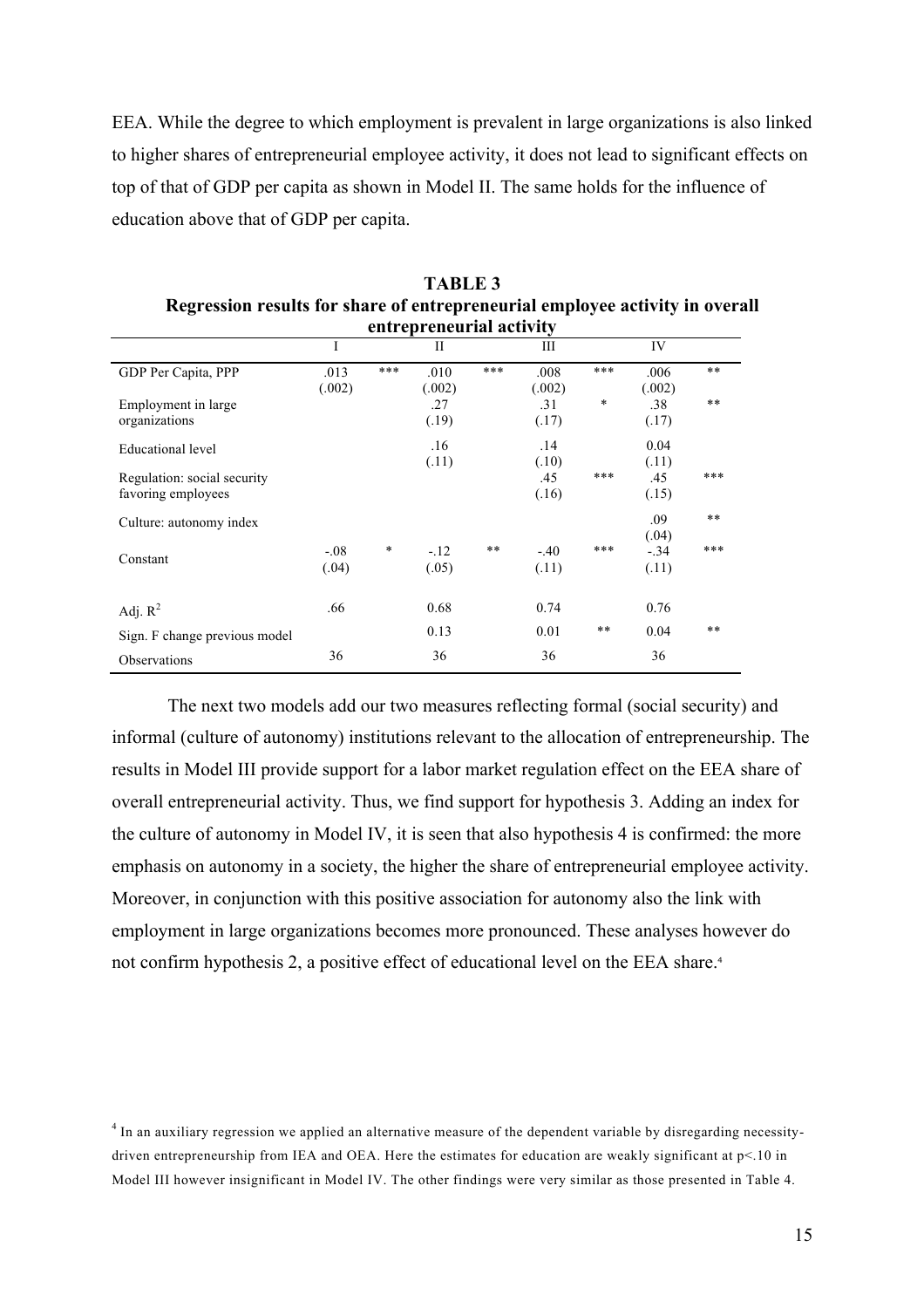#### **5. CONCLUSIONS**

This investigation has provided a more complete view on entrepreneurial activity than previous international investigations on entrepreneurship by including entrepreneurial opportunity pursuit by individuals in both new and existing organization. The latter type of entrepreneurship - entrepreneurial employee activity - involves 'employees developing new activities for their main employer', while the first type refers to people who are engaged in setting up an independent business which they will own or co-own, or who are active as owner-managers of new businesses. This paper makes two distinct contributions to the literature by analyzing the data from a new and unique international comparative dataset including prevalence rates of entrepreneurial employee activity as well as early-stage independent entrepreneurship across 52 countries. First, this paper combines the prevalence rates of both types of entrepreneurship to construct a measure of overall entrepreneurial activity. Second, the paper gives first indications of various national entrepreneurial framework conditions underlying the *allocation* of overall entrepreneurship across new and established organizations.

A first conclusion is that entrepreneurial employee activity and independent entrepreneurial activity are negatively related, suggesting that these modes of entrepreneurial activity are to some extent substitutes at the national level. As a second conclusion, we found that the share of entrepreneurial employee activity depends on the level of GDP per capita. On top of that, we also find an effect of the prevalence of large organizations in an economy. However, we did not find an (additional) effect of education on the share of entrepreneurial employee activity at the country level, a relationship that has been revealed to be relevant at the micro level (see Bosma, Stam, & Wennekers 2011; 2012). A third conclusion is that the allocation of entrepreneurship is affected by formal and informal institutions: social security favoring employees over self-employed, and a culture emphasizing the value of autonomy both positively affect the share of entrepreneurial employee activity. Particularly these latter underlying mechanisms have important potential implications for policy.

#### *Implications and limitations*

If it is indeed the case that, given a 'supply of entrepreneurial behavior', it depends on various contextual determinants whether entrepreneurial individuals pursue their aspirations within an established organization or choose to start up for themselves, the implications might be far-reaching. A particularly important implication emerging from our analysis is that policymakers and academics around the globe have now been made aware that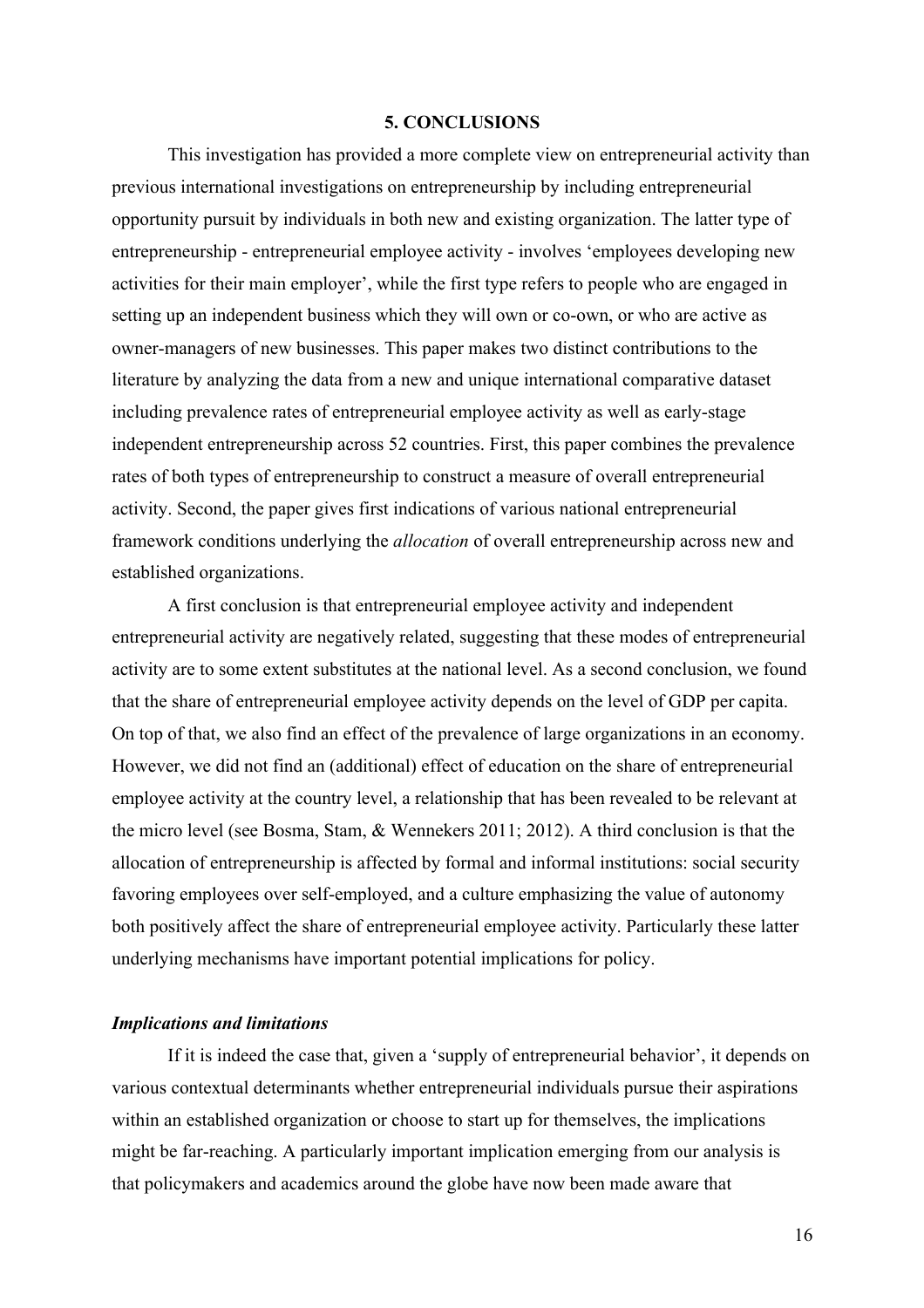entrepreneurial employee activity is not only on average roughly as prevalent as independent entrepreneurial activity, but that it is also often affected in a completely different way by national conditions than independent entrepreneurship. Especially the prevalence of established, larger organizations, prevailing attitudes towards autonomy in society and the opportunity costs of independent entrepreneurship (measured with social security favoring employees) are important conditions for enhancing entrepreneurial employee activity in an economy. Hence, policies on entrepreneurship may be incomplete if the size, the impact and the idiosyncrasies of entrepreneurial employees are disregarded.

On a more speculative note, our findings are also not in contradiction with the idea of an Entrepreneurial Constant across societies, the composition of which would depend on the institutional context and the degree of participation in the economy. However, even with the inclusion of entrepreneurial employee activity as a form of entrepreneurial behavior in the economy, our study is still not able to provide a complete measurement of such an Entrepreneurial Constant due to its focus on early-stage entrepreneurship and because it still lacks other relevant forms of entrepreneurial behavior outside the formal economy, for example in the informal economy or in crime (cf. Baumol 1990).

Finally, we also have not yet made a distinction between less and more ambitious, and less and more innovative types of EEA and IEA. This other type of allocation of entrepreneurship (see e.g. Bowen & DeClercq, 2008; Stephan & Uhlaner, 2010) may be another interesting area of research, as recent data suggest that job growth expectations by entrepreneurial employees for their ventures by far exceed those of independent early-stage entrepreneurs (Bosma, Stam, & Wennekers, 2012).

#### **REFERENCES**

- Acs, Z.J. 2008. Foundations of high impact entrepreneurship, *Foundations and Trends in Entrepreneurship,* 4 (6): 535-620.
- Amit, R. Muller, E., & Cockburn, I. 1995. Opportunity costs and entrepreneurial activity. *Journal of Business Venturing,* 10: 95-106
- Antoncic, B. & Hisrich, R.D. 2001. Intrapreneurship: construct refinement and cross-cultural validation. *Journal of Business Venturing,* 16: 495–527.
- Antoncic, B. & Hisrich, R.D. 2003. Clarifying the intrapreneurship concept. *Journal of Small Business and Enterprise Development,* 10 (1): 7-24.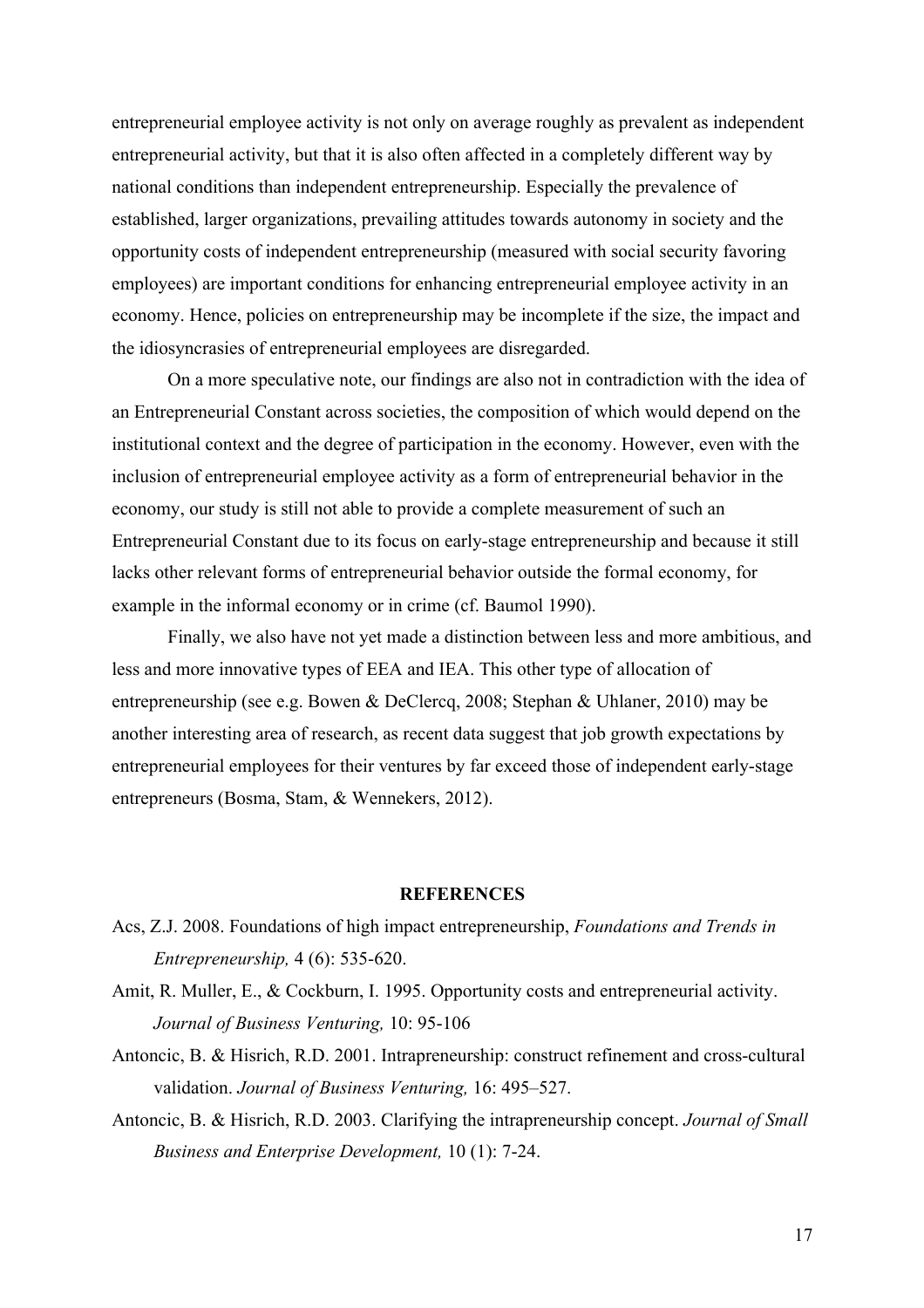- Arenius, P. & Minniti, M. 2005. Perceptual variables and nascent entrepreneurship. *Small Business Economics,* 24 (3): 233-247.
- Baumol, W.J. 1990. Entrepreneurship: productive, unproductive, and destructive. *Journal of Political Economy,* 98 (5): 893-921.
- Blanchflower, D.G. 2000. Self-employment in OECD countries. *Labour Economics,* 7: 471- 505.
- Boettke, P. & Coyne C. 2003. Entrepreneurship and Development: Cause or Consequence? *Advances in Austrian Economics,* 6: 67-88.
- Bosma, N., Schutjens, V. & Stam, E. 2009, Entrepreneurship in European Regions: Implications for Public Policy. In: Leitao, J. & Baptista, R. (eds) *Public Policies for Fostering Entrepreneurship: A European Perspective*. New York: Springer. pp. 59-89.
- Bosma, N., Stam, E. & Wennekers, S. 2011. Intrapreneurship versus independent entrepreneurship: A cross-national analysis of individual entrepreneurial behavior. Tjalling Koopmans Institute working paper 11-04. Utrecht: Utrecht University School of Economics
- Bosma, N., Stam, E. & Wennekers, S. 2012. Entrepreneurial Employee Activity: A Large Scale International Study. Tjalling Koopmans Institute working paper 12-12. Utrecht: Utrecht University School of Economics
- Bosma, N., Wennekers, S. & Amorós, J.E. 2012, *Global Entrepreneurship Monitor 2011 Extended Report; Entrepreneurs and Entrepreneurial Employees Across the Globe*, Global Entrepreneurship Research Association.
- Bowen, H.P. & De Clercq, D. 2008. Institutional context and the allocation of entrepreneurial effort. *Journal of International Business Studies*, 39: 747-767.
- Brown, C. & Medoff, J. L. 1989. The employer size-wage effect. *Journal of Political Economy*, 97: 1029–1057.
- Caliendo, M., Fossen, F.& Kritikos, A. 2011. Personality characteristics and the decision to become and stay self-employed, IZA Discussion Paper No. 5566.
- Carree, M. A., Van Stel, A. J., Thurik, A. R., & Wennekers, A. R. M. 2007. The relationship between economic development and business ownership revisited. *Entrepreneurship and Regional Development*, 19: 281–291.
- Choi, Y.R. & Phan, P. H. 2006. The influences of economic and technology policy on the dynamics of new firm formation. *Small Business Economics*, 26: 493-503.
- Crant, J.M. 2000. Proactive behaviour in organizations. *Journal of Management,* 26 (3): 435- 462.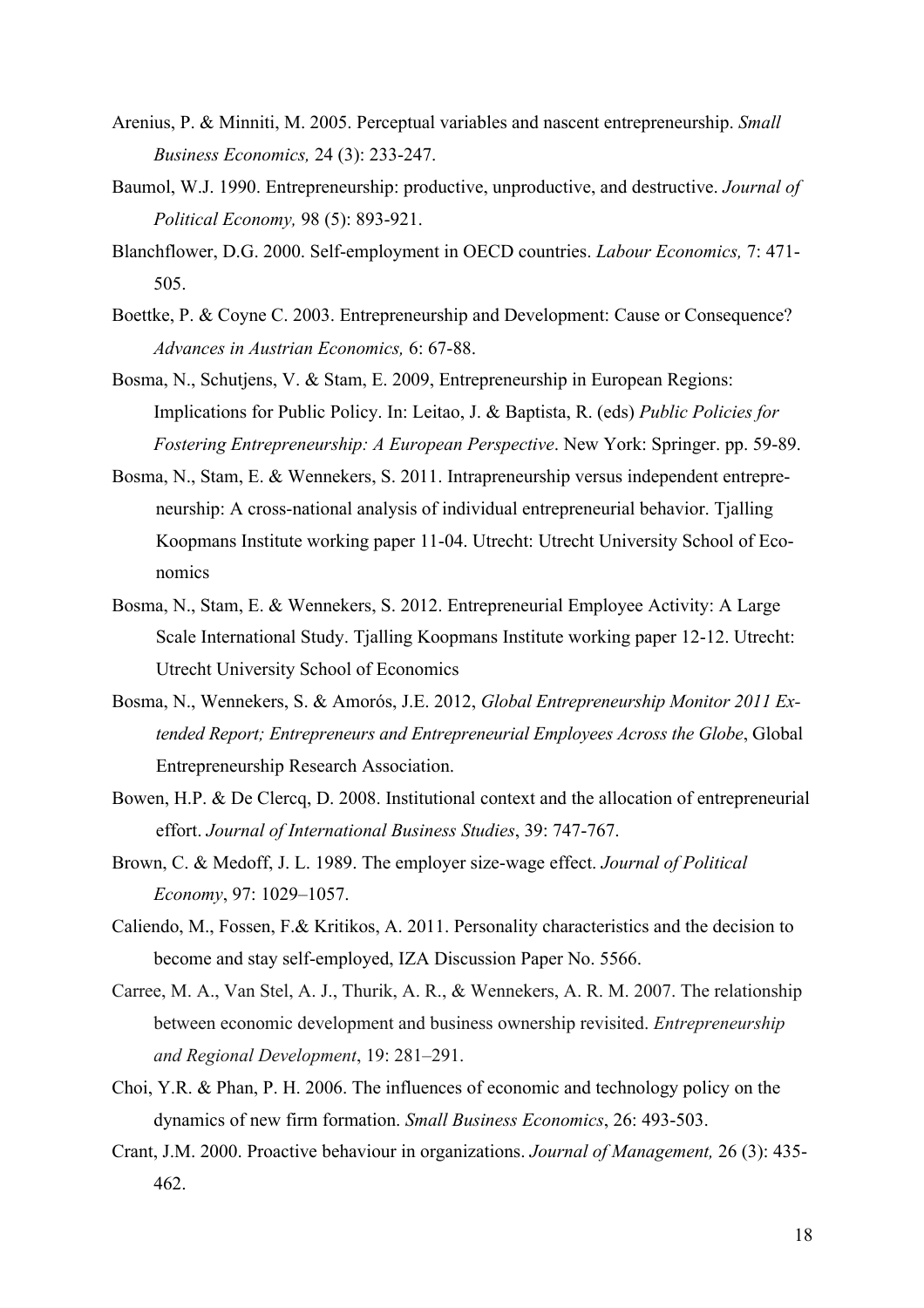- De Jong, J. 2007. *Individual innovation: The connection between leadership and employees' innovative work behavior*. PhD Thesis, Zoetermeer: EIM.
- De Jong, J. & Wennekers, S. 2008. Intrapreneurship; conceptualizing entrepreneurial employee behavior. Research Report H200802, Zoetermeer: EIM.
- De Jong, J., Parker, S.K., Wennekers S. & Wu, C. 2011. Corporate entrepreneurship at the individual level: measurement and determinants. Research Report H201108, Zoetermeer: EIM.
- Farr, J. & Ford, C. 1990. Individual innovation. In: M.A. West & J.L. Farr (eds.), *Innovation and creativity at Work: Psychological and Organizational Strategies*. Chichester: John Wiley, 63-80.
- Frese, M., Kring, W. & Soose, A. 1996. Personal initiative at work: Differences between East and West Germany. *Academy of Management Journal,* 39(1): 37-63.
- Frese, M. & Fay, D. 2001. Personal Initiative: An active performance concept for work in the 21st century. *Research in Organizational Behaviour,* 23: 133-187.
- Gartner, W.B. 1989. Who is an entrepreneur? Is the wrong question. *Entrepreneurship Theory and Practice,* 13: 47-68.
- Gartner, W.B. & Carter, N.M. 2003. Entrepreneurial behaviour and firm organizing processes, in: D.B. Audretsch and Z.J. Acs (eds.), *Handbook of Entrepreneurship Research*, Boston/Dordrecht: Kluwer Academic Publishers, 195-221.
- Ghoshal, S., Hahn, M. & Moran, P. 1999. Management competence, firm growth and economic progress. *Contributions to Political Economy,* 18: 121-150.
- Grilo, I. & Thurik, A. R. 2008, Determinants of entrepreneurial engagement levels in Europe and the US. *Industrial and Corporate Change,* 17 (6): 1113–1145.
- Hofstede, G. 2001. *Culture's Consequences; Comparing Values, Behaviors, Institutions and Organizations Across Nations*, Second edition. Thousand Oaks: Sage.
- Inglehart, R. & Norris, P. 2003. *Rising Tide, Gender Equality and Cultural Change around the World.* Cambridge: Cambridge University Press.
- ILO 2012. *Global Employment Trends 2012. Preventing a deeper jobs crisis*. Geneva: International Labour Office.
- Kanter, R.M. 1988. When a thousand flowers bloom: structural, collective, and social conditions for innovation in organization. *Research in Organizational Behaviour,* 10: 169-211.
- Kelley, D.J., Singer, S. & Herrington, M. 2012. *GEM 2011 Global Report*. http://www.gemconsortium.org/docs/2409/gem-2011-global-report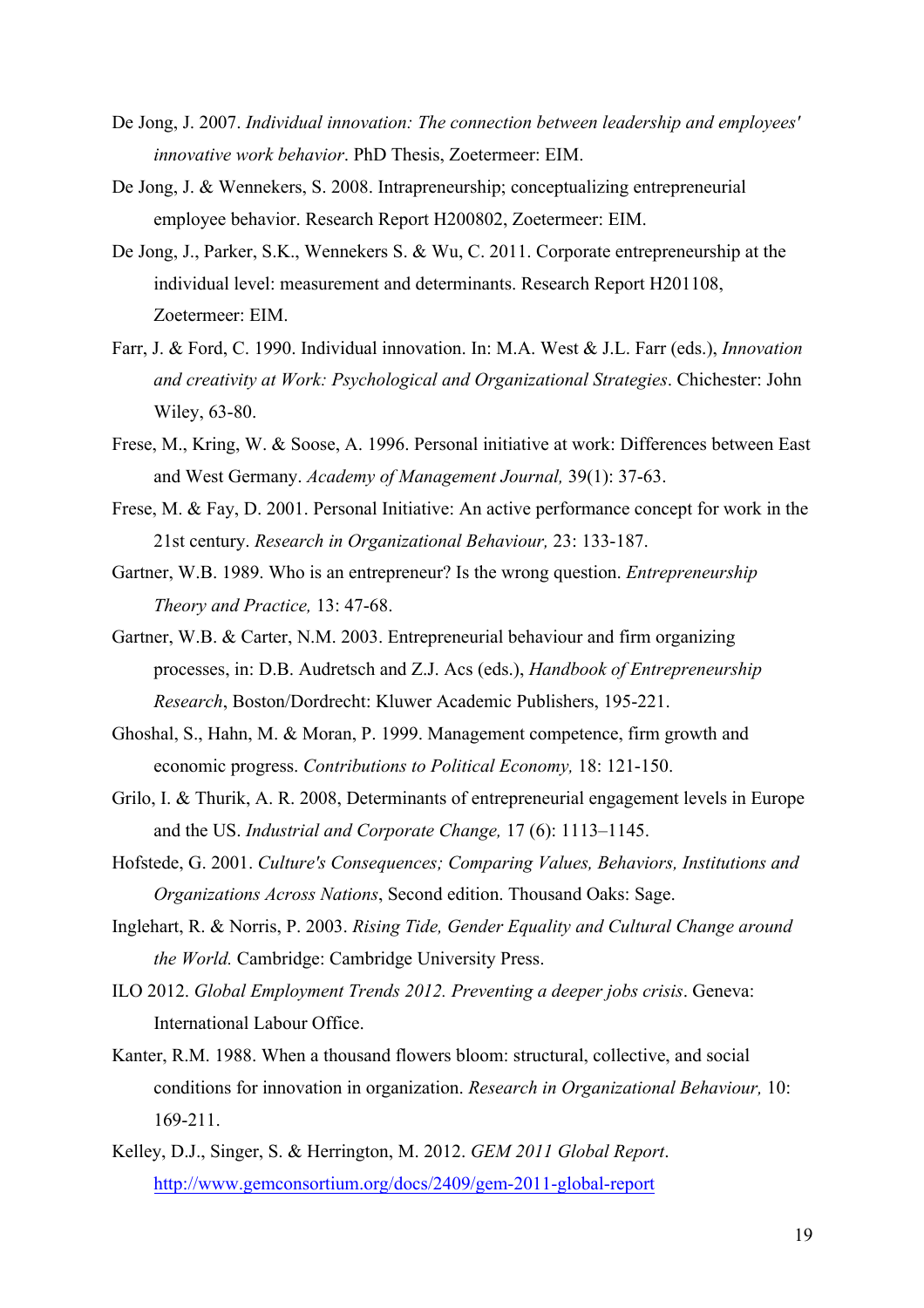- Kirchhoff, B.A. 1994. *Entrepreneurship and Dynamic Capitalism: The Economics of Business Firm Formation and Growth.* Westport, CT: Praeger.
- Koellinger, Ph.D. 2008. Why are some entrepreneurs more innovative than others? *Small Business Economics,* 31: 21-37.
- Kuratko, D.F. 2007. Corporate entrepreneurship, Foundations and Trends in Entrepreneurship 3 (2): 151-203.
- Lucas, R.E. 1978. On the size distribution of business firms. *Bell Journal of Economics,* 9: 508-523.
- Lumpkin, G.T. & Dess, G.G. 1996. Clarifying the entrepreneurial orientation construct and linking it to performance. *Academy of Management Review,* 21 (1): 135-172.
- Lumpkin, G.T. 2007. Intrapreneurship and innovation, in: J.R. Baum, M. Frese and R. Baron (eds), *The Psychology of Entrepreneurship*, Mahwah, New Jersey: Lawrence Erlbaum Associates, 237-264.
- Morrison, E.W. & Phelps, C.C. 1999. *Taking charge at work: Extra-role efforts to initiate workplace change*. *Academy of Management Journal,* 42 (4): 403-419.
- North, D. C. 1990. *Institutions, institutional change and economic performance*. Cambridge, England: Cambridge University Press.
- OECD 2009. *Is Informal Normal? Towards More and Better Jobs in Developing Countries*. Paris: OECD.
- Parker, S.C. 2009. Why do small firms produce the entrepreneurs? *Journal of Socio-Economics,* 38 (3), 484-494.
- Parker, S.K. & Collins C.G. 2010. Taking Stock: Integrating and Differentiating Multiple Proactive Behaviors. *Journal of Management,* 36 (3): 633-662.
- Pinchot, G. 1985. *Intrapreneuring: why you don't have to leave the corporation to become an entrepreneur*. New York: Harper and Row.
- Pinchot, G. 1987. Innovation through intrapreneuring. *Research Management*, 13 (2): 14-19.
- Reynolds, P.D. 2007. New firm creation in the United States; a PSED I overview,

*Foundations and Trends in Entrepreneurship,* 3 (1): 1-150.

- Reynolds, P.D., Bosma, N.S., Autio, E.S., Hunt, N., De Bono, I., Servais, Lopez-Garcia, P. & Chin, N. 2005. Global Entrepreneurship Monitor: data collection design and implementation 1998-2003. *Small Business Economics*, 24 (3): 205-231.
- Schumpeter, J.A. 1934. *The Theory of Economic Development*. Harvard University Press: Cambridge MA.